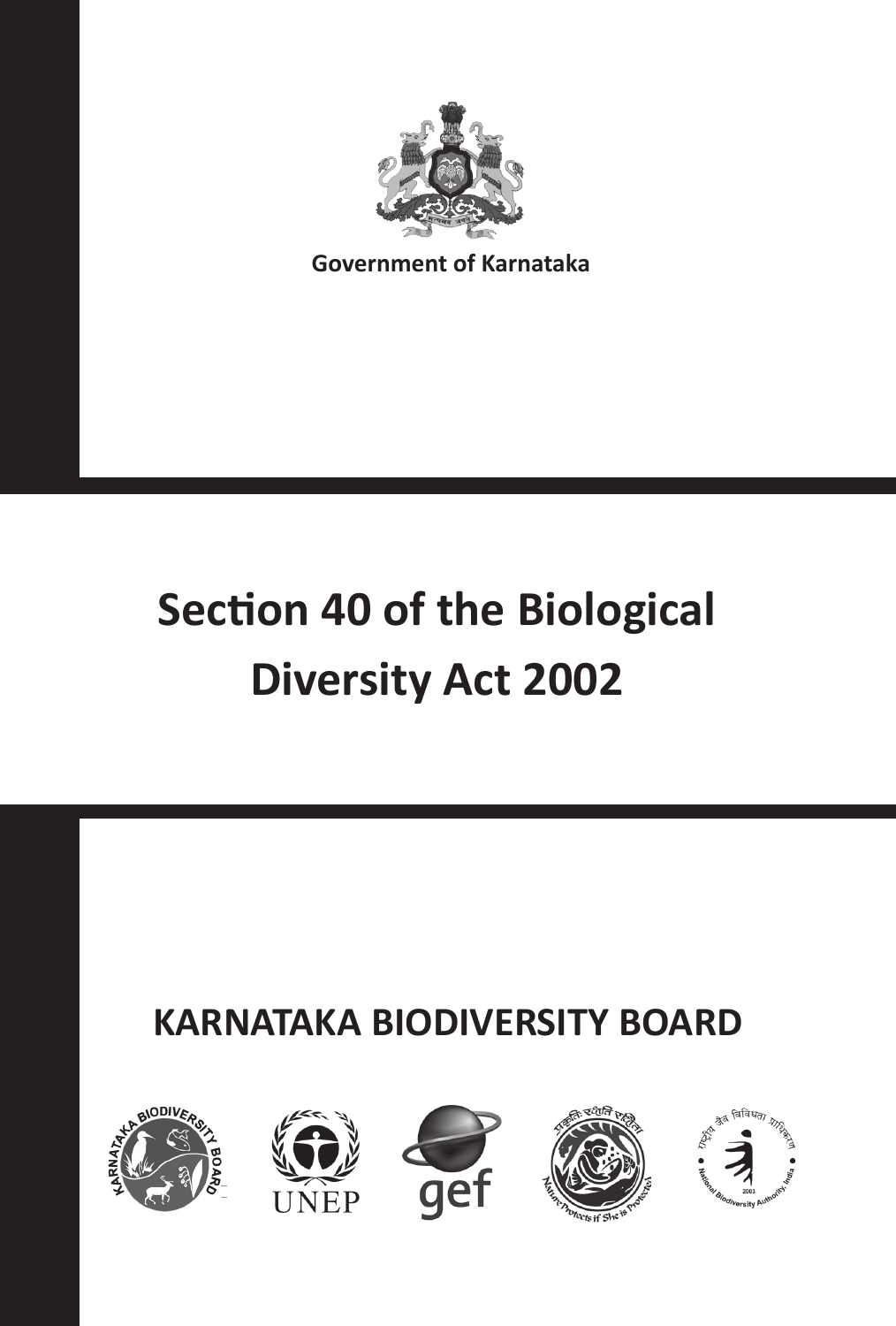#### **MINISTRY OF ENVIRONMENT, FOREST AND CLIMATE CHANGE**

#### **NOTIFICATION**

New Delhi, the 7th April, 2016

**S.O. 1352(E).—** In exercise of the powers conferred by section 40 of the Biological Diversity Act, 2002 (18 of 2003) and in supersession of the notification number S.O.2726(E), dated the 26th October 2009, the Central Government, in consultation with the National Biodiversity Authority, hereby declares that the provisions of this Act shall not apply to the biological resources specified in column (3) of the Table below, having the illustrative trade or common name as mentioned in column (4) of the said Table, with plant part as specified in column (5) of the aforesaid Table and having the Source as mentioned in column (6) of the aforesaid Table, provided the said biological resources are normally traded as commodities subject to the terms enumerated in the Notes given below the said Table, namely:-

| SI.<br>No. | <b>Items</b>       | <b>Biological</b><br>resources | <b>Illustrative</b><br>trade or<br>common<br>name | <b>Plant</b> part  | Source:<br>(cultivated=C;<br>wild= $W$ ;<br>cultivated<br>plus wild=<br>Mixed-M) |
|------------|--------------------|--------------------------------|---------------------------------------------------|--------------------|----------------------------------------------------------------------------------|
| (1)        | (2)                | (3)                            | (4)                                               | (5)                | (6)                                                                              |
|            | <b>I.</b> Cereals  |                                |                                                   |                    |                                                                                  |
| 1.a        |                    | Hordeum vulgare                | Barley                                            | Grain              | $\mathcal{C}$                                                                    |
| 1.b        |                    | Hordeum vulgare                | Barley                                            | Whole Plant        | $\mathcal{C}$                                                                    |
| 2.a        |                    | Oryza sativa                   | Paddy                                             | Grain              | $\overline{C}$                                                                   |
| 2.h        |                    | Oryza sativa                   | Paddy                                             | Whole Plant        | $\mathcal{C}$                                                                    |
| 3.a        |                    | Secale cereale                 | Rye                                               | Grain              | $\mathcal{C}$                                                                    |
| 3.b        |                    | Secale cereale                 | Rye                                               | Whole Plant        | $\mathcal{C}$                                                                    |
| 4.a        |                    | Triticum aestivum              | Wheat                                             | Grain              | $\mathcal{C}$                                                                    |
| 4.b        |                    | Triticum aestivum              | Wheat                                             | Whole Plant        | $\mathcal{C}$                                                                    |
| 5.a        |                    | Triticum durum                 | Macaroni wheat                                    | Grain              | $\overline{C}$                                                                   |
| 5.h        |                    | Triticum durum                 | Macaroni wheat                                    | <b>Whole Plant</b> | $\mathcal{C}$                                                                    |
| 6.a        |                    | Zea mays                       | Maize                                             | Grain              | $\mathcal{C}$                                                                    |
| 6.b        |                    | Zea mays                       | Maize                                             | <b>Whole Plant</b> | $\mathcal{C}$                                                                    |
|            | <b>II. Millets</b> |                                |                                                   |                    |                                                                                  |
| 7a         |                    | Echinochloa colona             | Barnyard<br>millet                                | Grain,             | $\mathcal{C}$                                                                    |
| 7.b        |                    | Echinochloa colona             | Barnyard<br>millet                                | <b>Whole Plant</b> | $\mathcal{C}$                                                                    |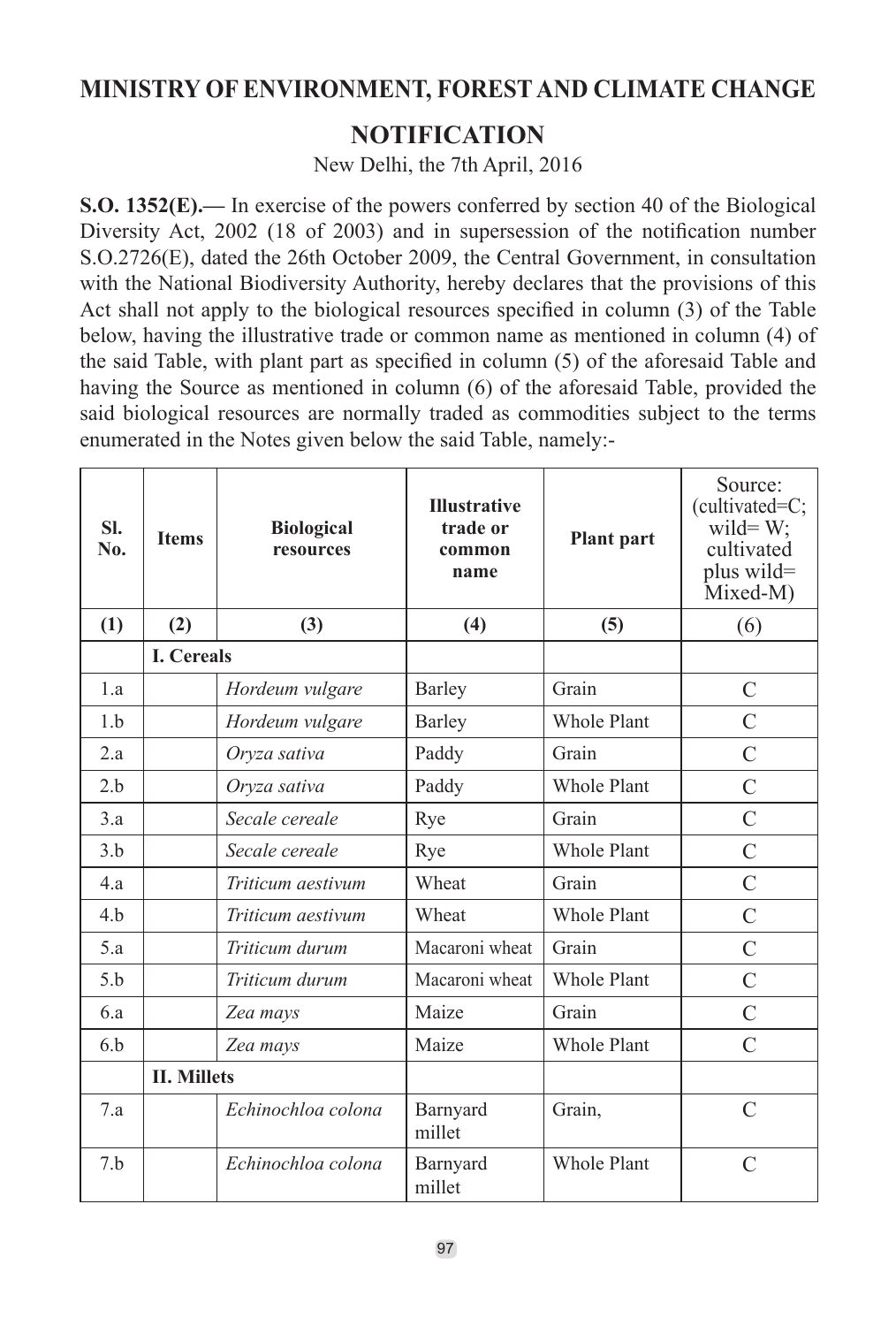| 8.a  | Eleusine coracana         | Finger millet /<br>Ragi         | Grain              | C                       |
|------|---------------------------|---------------------------------|--------------------|-------------------------|
| 8.b  | Eleusine coracana         | Finger millet /<br>Ragi         | <b>Whole Plant</b> | $\overline{C}$          |
| 9.a  | Panicum miliaceum         | Common<br>millet                | Grain              | C                       |
| 9.b  | Panicum miliaceum         | Common<br>millet                | Whole Plant        | $\overline{C}$          |
| 10.a | Panicum sumatrense        | Little millet                   | Grain              | $\overline{C}$          |
| 10.b | Panicum sumatrense        | Little millet                   | Whole Plant        | $\mathcal{C}$           |
| 11.a | Paspalum<br>scrobiculatum | Kodo millet                     | Grain              | $\overline{C}$          |
| 11.b | Paspalum<br>scrobiculatum | Kodo millet                     | Whole Plant        | C                       |
| 12.a | Pennisetum glaucum        | Pearl millet /<br>Bajra         | Grain              | C                       |
| 12.b | Pennisetum glaucum        | Pearl millet /<br>Bajra         | Whole Plant        | $\overline{C}$          |
| 13.a | Setaria italica           | Italian millet                  | Grain              | C                       |
| 13.b | Setaria italica           | Italian millet                  | <b>Whole Plant</b> | $\overline{C}$          |
| 14.a | Sorghum bicolor           | Sorghum /<br>Jawar              | Grain              | $\overline{C}$          |
| 14.b | Sorghum bicolor           | Sorghum /<br>Jawar              | Whole Plant        | $\overline{C}$          |
|      | <b>III. Pulses</b>        |                                 |                    |                         |
| 15.a | Cajanus cajan             | Pigeon pea /<br>Arhar           | Seed               | $\overline{C}$          |
| 15.b | Cajanus cajan             | Pigeon pea /<br>Arhar           | Pod                | C                       |
| 16.a | Cicer arietinum           | Bengal gram                     | Seed               | $\overline{C}$          |
| 16.h | Cicer arietinum           | Bengal gram                     | Pod                | $\overline{C}$          |
| 17.a | Lablab purpureus          | Lablab bean                     | Seed               | $\overline{C}$          |
| 17.b | Lablab purpureus          | Lablab bean                     | Pod                | $\overline{C}$          |
| 18.a | Lathyrus sativus          | Khesari /<br>Chickling<br>vetch | Seed               | $\mathcal{C}$           |
| 18.b | Lathyrus sativus          | Khesari /<br>Chickling<br>vetch | Pod                | $\overline{C}$          |
| 19.a | Lens culinaris            | Lentil                          | Seed               | $\mathcal{C}_{0}^{(n)}$ |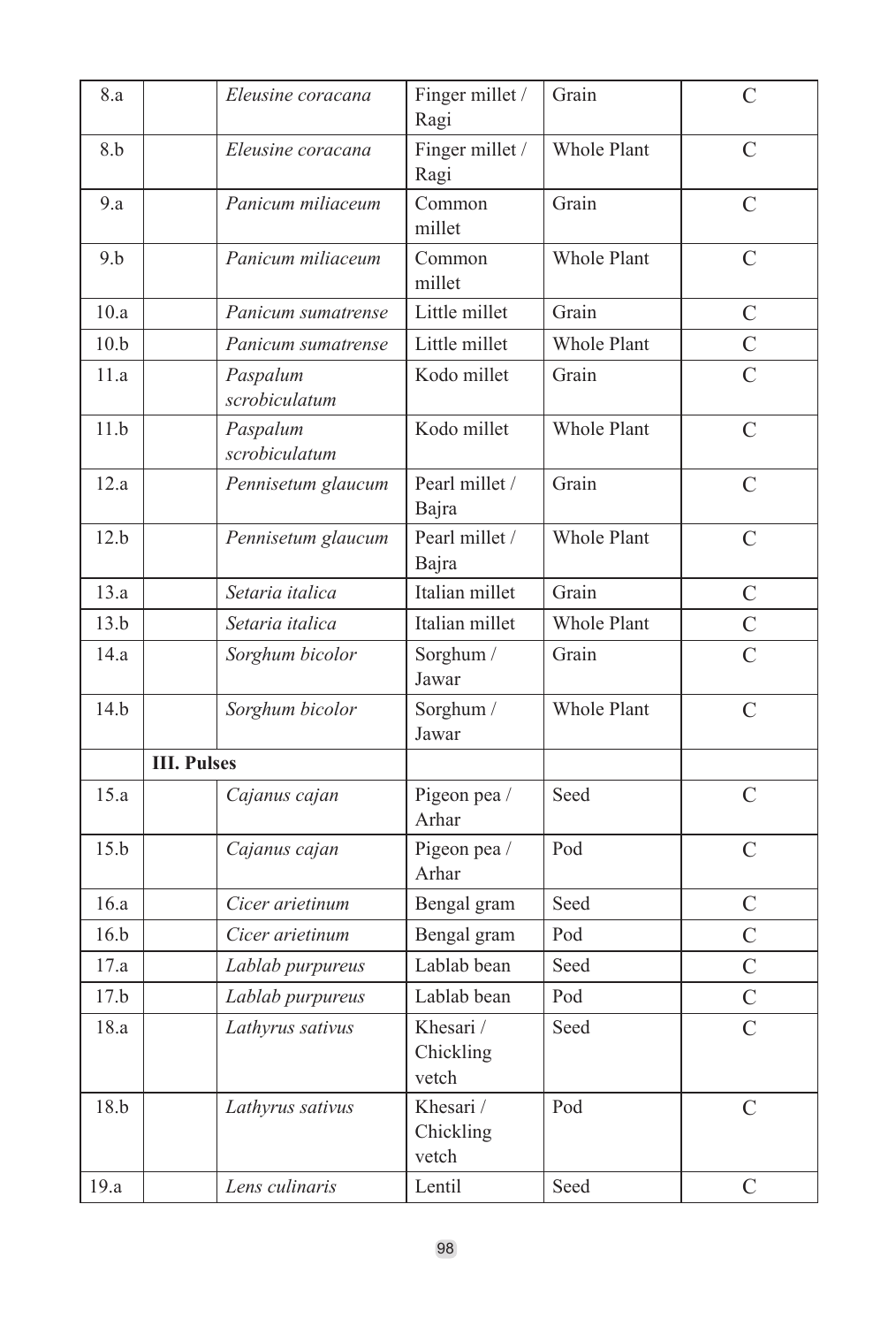| 19.b |                      | Lens culinaris                            | Lentil                        | Pod  | $\mathcal{C}$  |
|------|----------------------|-------------------------------------------|-------------------------------|------|----------------|
| 20.a |                      | Macrotyloma<br>uniflorum                  | Horse gram                    | Seed | $\overline{C}$ |
| 20.b |                      | Macrotyloma<br>uniflorum                  | Horse gram                    | Pod  | $\overline{C}$ |
| 21.a |                      | Pisum sativum var.<br>arvense             | Field Pea                     | Seed | $\overline{C}$ |
| 21.b |                      | Pisum sativum var.<br>arvense             | Field Pea                     | Pod  | $\overline{C}$ |
| 22.a |                      | Vicia crassa                              | Cow pea                       | Seed | $\overline{C}$ |
| 22.b |                      | Vicia crassa                              | Cow pea                       | Pod  | $\overline{C}$ |
| 23.a |                      | Vicia faba                                | Field bean                    | Seed | $\overline{C}$ |
| 23.b |                      | Vicia faba                                | Field bean                    | Pod  | $\overline{C}$ |
| 24.a |                      | Vicia sativa                              | Common vetch                  | Seed | $\overline{C}$ |
| 24.b |                      | Vicia sativa                              | Common vetch                  | Pod  | $\mathcal{C}$  |
| 25.a |                      | Vigna aconitifolia                        | Moth Bean/<br>Kidney bean     | Seed | $\overline{C}$ |
| 25.b |                      | Vigna aconitifolia                        | Moth Bean/<br>Kidney bean     | Pod  | C              |
| 26.a |                      | Vigna angularis                           | Adzuki bean                   | Seed | $\mathcal{C}$  |
| 26.b |                      | Vigna angularis                           | Adzuki bean                   | Pod  | $\overline{C}$ |
| 27.a |                      | Vigna mungo                               | Black gram                    | Seed | $\overline{C}$ |
| 27.b |                      | Vigna mungo                               | Black gram                    | Pod  | $\overline{C}$ |
| 28.a |                      | Vigna radiata                             | Green gram                    | Seed | $\overline{C}$ |
| 28.b |                      | Vigna radiata                             | Green gram                    | Pod  | $\overline{C}$ |
| 29.a |                      | Vigna umbellata                           | Rice bean                     | Bean | $\overline{C}$ |
| 29.b |                      | Vigna umbellata                           | Rice bean                     | Pod  | $\overline{C}$ |
|      | <b>IV. Oil Seeds</b> |                                           |                               |      |                |
| 30.a |                      | Arachis hypogaea                          | Ground nut                    | Seed | $\mathcal{C}$  |
| 30.b |                      | Arachis hypogaea                          | Ground nut                    | Pod  | $\overline{C}$ |
| 31.a |                      | Brassica campestris<br>var. Yellow sarson | Indian rape<br>seed /Mustard  | Seed | $\overline{C}$ |
| 31.b |                      | Brassica campestris<br>var. Yellow sarson | Indian rape<br>seed /Mustard  | Pod  | $\overline{C}$ |
| 32.a |                      | Brassica campestris<br>var. Brown sarson  | Indian rape<br>seed / Mustard | Seed | $\overline{C}$ |
| 32.b |                      | Brassica campestris<br>var. Brown sarson  | Indian rape<br>seed / Mustard | Pod  | C              |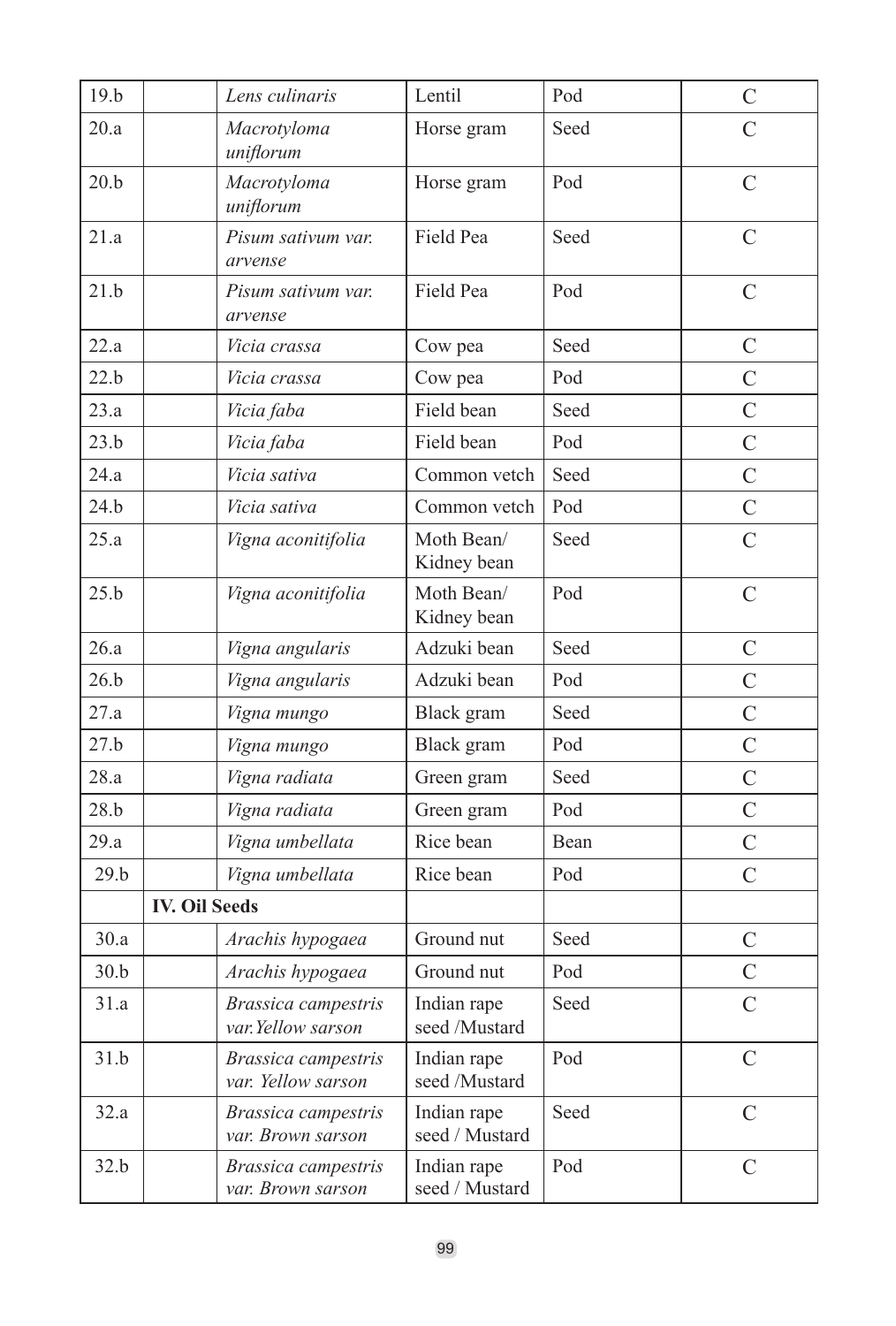| 33.a |                | Brassica juncea               | Indian rape<br>seed / Mustard | Seed               | $\overline{C}$ |
|------|----------------|-------------------------------|-------------------------------|--------------------|----------------|
| 33.b |                | Brassica juncea               | Indian rape<br>seed / Mustard | Pod                | $\overline{C}$ |
| 34.a |                | Brassica napus                | Indian rape<br>seed / Mustard | Seed               | $\mathcal{C}$  |
| 34.h |                | Brassica napus                | Indian rape<br>seed /Mustard  | Pod                | $\overline{C}$ |
| 35.a |                | Brassica rapa                 | Indian rape<br>seed /Mustard  | Seed               | C              |
| 35.b |                | Brassica rapa                 | Indian rape<br>seed /Mustard  | Pod                | $\overline{C}$ |
| 36   |                | Carthamus<br>tinctorius       | Safflower                     | Seed               | $\overline{C}$ |
| 37.a |                | Eruca sativa subsp.<br>sativa | Rocket salad /<br>Taramira    | Seed               | $\mathcal{C}$  |
| 37.b |                | Eruca sativa subsp.<br>sativa | Rocket salad /<br>Taramira    | Leaf               | $\overline{C}$ |
| 38.a |                | Glycine max                   | Soybean                       | Seed               | $\overline{C}$ |
| 38.b |                | Glycine max                   | Soybean                       | Pod                | $\overline{C}$ |
| 39   |                | Guizotia abyssinica           | Niger                         | Seed               | C              |
| 40.a |                | Helianthus annuus             | Sunflower                     | Seed               | $\overline{C}$ |
| 40.b |                | Helianthus annuus             | Sunflower                     | Kernel             | $\overline{C}$ |
| 41.a |                | Linum usitatissimum           | Linseed                       | Seed               | $\overline{C}$ |
| 41.b |                | Linum usitatissimum           | Linseed                       | Pod                | $\overline{C}$ |
| 42.a |                | Ricinus communis              | Castor                        | Seed               | $\overline{C}$ |
| 42.b |                | Ricinus communis              | Castor                        | Pod                | $\overline{C}$ |
| 43.a |                | Sesamum indicum               | Sesame                        | Seed               | $\overline{C}$ |
| 43.b |                | Sesamum indicum               | Sesame                        | Pod                | $\overline{C}$ |
|      | V. Fibre Crops |                               |                               |                    |                |
| 44.a |                | Corchorus<br>capsularis       | White Jute                    | Seed               | C              |
| 44.b |                | Corchorus<br>capsularis       | White Jute                    | <b>Whole Plant</b> | $\overline{C}$ |
| 44.c |                | Corchorus<br>capsularis       | White Jute                    | Fiber              | C              |
| 44.d |                | Corchorus<br>capsularis       | White Jute                    | <b>Stem</b>        | $\mathcal{C}$  |
| 45.a |                | Corchorus olitorius           | Tossa Jute                    | Seed               | $\overline{C}$ |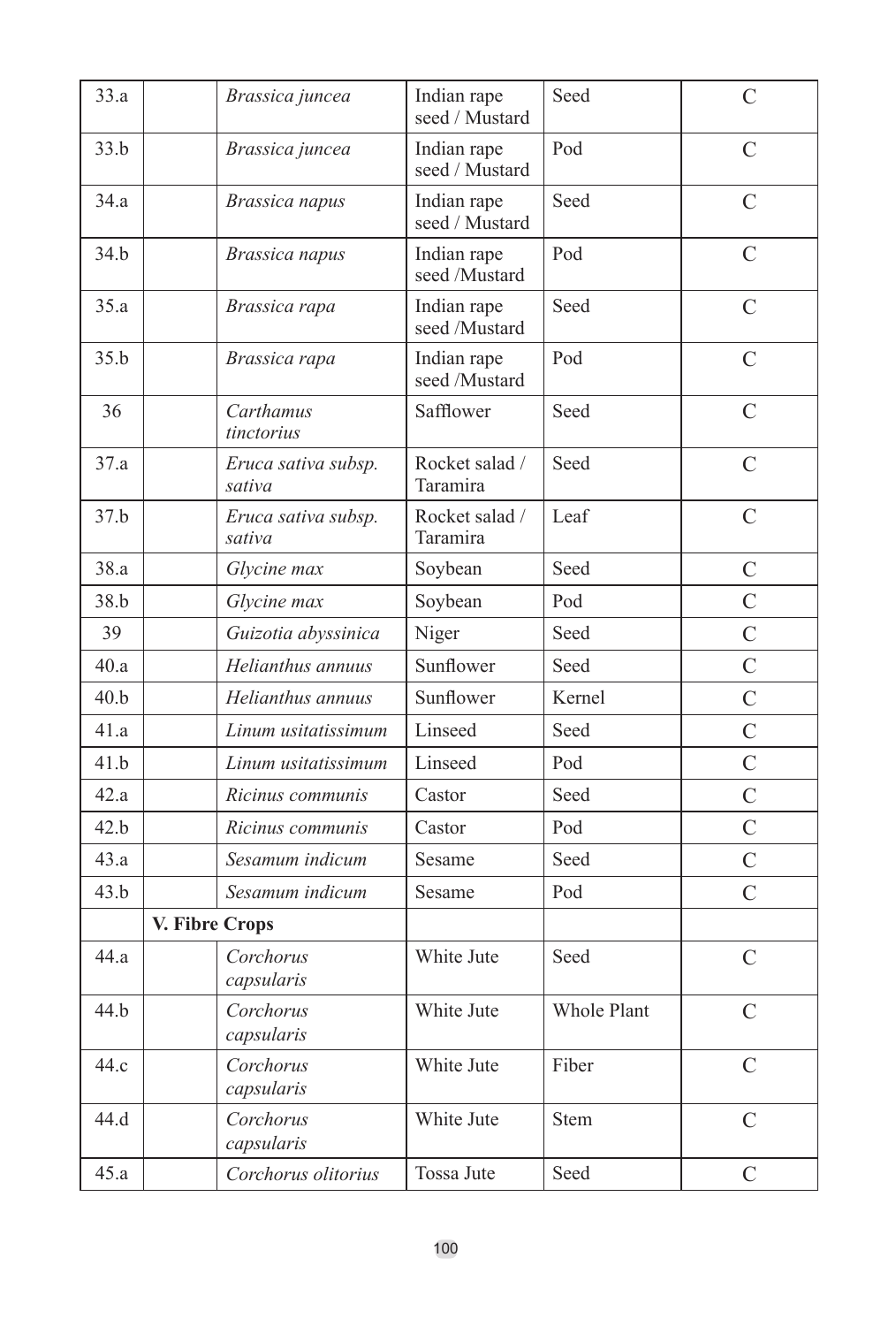| 45.b            | Corchorus olitorius     | <b>Tossa Jute</b>   | <b>Whole Plant</b> | $\mathcal{C}$  |
|-----------------|-------------------------|---------------------|--------------------|----------------|
| 45.c            | Corchorus olitorius     | Tossa Jute          | Fiber              | $\overline{C}$ |
| 45.d            | Corchorus olitorius     | <b>Tossa Jute</b>   | Stem               | $\overline{C}$ |
| 46.a            | Gossypium<br>arboreum   | Tree cotton         | Fiber              | $\overline{C}$ |
| 46.b            | Gossypium<br>arboreum   | Tree cotton         | Seed capsule       | $\mathcal{C}$  |
| 47.a            | Gossypium<br>barbadense | Cotton              | Fiber              | $\overline{C}$ |
| 47.b            | Gossypium<br>barbadense | Cotton              | Seed Capsule       | $\overline{C}$ |
| 47.c            | Gossypium<br>barbadense | Cotton              | <b>Whole Plant</b> | $\mathcal{C}$  |
| 48.a            | Gossypium<br>herbaceum  | Cotton              | Fiber              | $\overline{C}$ |
| 48.h            | Gossypium<br>herbaceum  | Cotton              | Seed Capsule       | $\overline{C}$ |
| 48.c            | Gossypium<br>herbaceum  | Cotton              | <b>Whole Plant</b> | C              |
| 49.a            | Gossypium hirsutum      | Cotton              | Fiber              | $\overline{C}$ |
| 49 <sub>h</sub> | Gossypium hirsutum      | Cotton              | Seed Capsule       | $\overline{C}$ |
| 49.c            | Gossypium hirsutum      | Cotton              | <b>Whole Plant</b> | $\overline{C}$ |
| 50.a            | Hibiscus sabdariffa     | Red sorrel          | Stem               | $\overline{C}$ |
| 50.b            | Hibiscus sabdariffa     | Red sorrel          | Fiber              | $\overline{C}$ |
| 50.c            | Hibiscus sabdariffa     | Red sorrel          | <b>Whole Plant</b> | $\overline{C}$ |
| 50.d            | Hibiscus sabdariffa     | Red sorrel          | Seed               | $\overline{C}$ |
|                 | <b>VI. Forage Crops</b> |                     |                    |                |
| 51.a            | Avena sativa            | Oats                | Whole Plant        | $\overline{C}$ |
| 51.b            | Avena sativa            | Oats                | Grain              | $\overline{C}$ |
| 52.a            | Cenchrus ciliaris       | Buffel grass        | Whole Plant        | $\overline{C}$ |
| 52.b            | Cenchrus ciliaris       | <b>Buffel</b> grass | Grain              | $\overline{C}$ |
| 53.a            | Cenchrus setigerus      | Birdwood<br>grass   | <b>Whole Plant</b> | $\overline{C}$ |
| 53.b            | Cenchrus setigerus      | Birdwood<br>grass   | Grain              | $\overline{C}$ |
| 54.a            | Chrysopogon fulvus      | Dharaf grass        | Whole Plant        | C              |
| 54.b            | Chrysopogon fulvus      | Dharaf grass        | Grain              | $\overline{C}$ |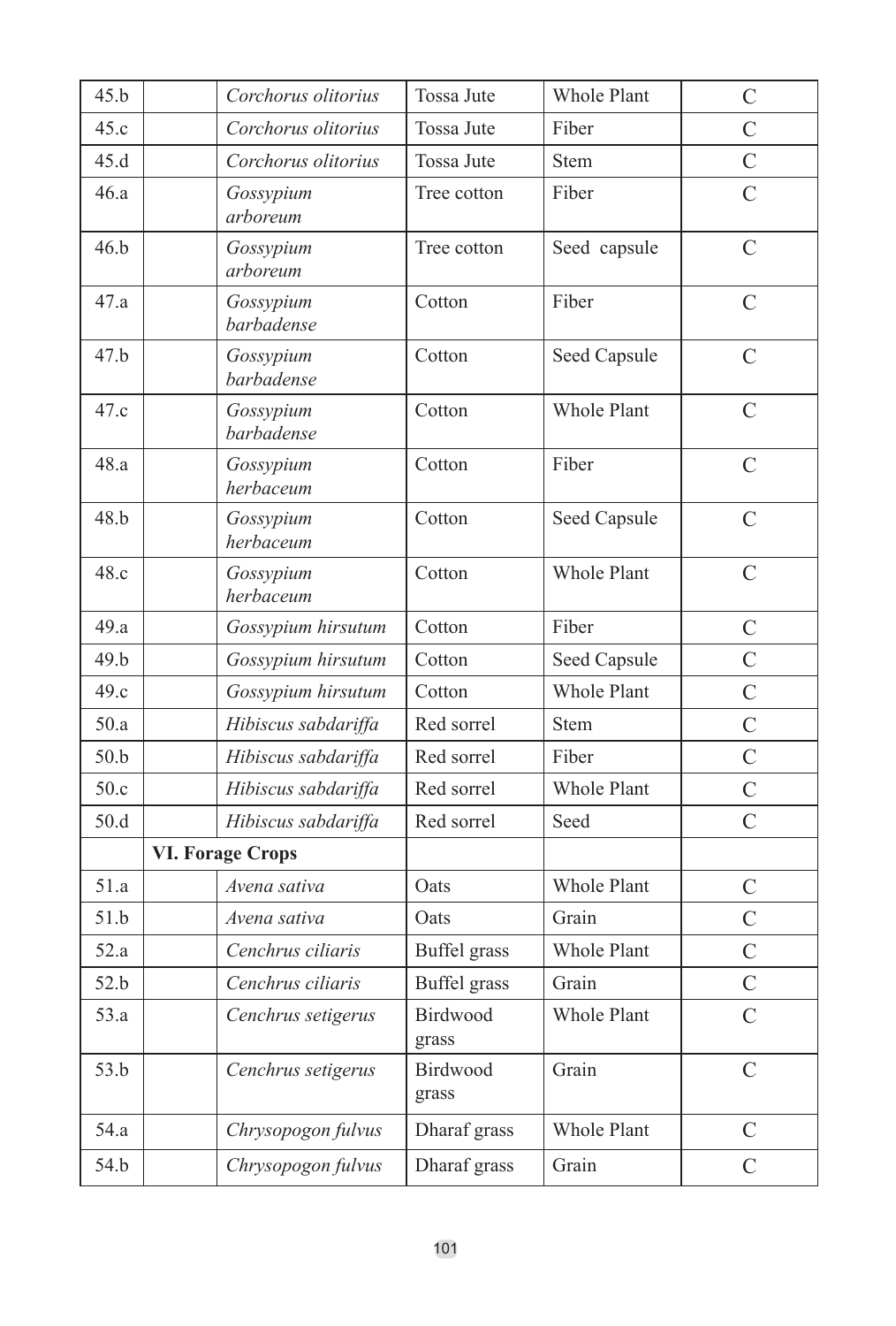| 55.a | Dichanthium<br>annulatum             | Marvel grass                                | <b>Whole Plant</b> | C              |
|------|--------------------------------------|---------------------------------------------|--------------------|----------------|
| 55.h | Dichanthium<br>annulatum             | Marvel grass                                | Grain              | $\overline{C}$ |
| 56.a | Euchlaena mexicana                   | Teosinte                                    | <b>Whole Plant</b> | C              |
| 56.b | Euchlaena mexicana                   | Teosinte                                    | Grain              | $\overline{C}$ |
| 57.a | Fagopyrum<br>esculentum              | <b>Buck wheat</b>                           | Whole Plant        | $\overline{C}$ |
| 57.b | Fagopyrum<br>esculentum              | <b>Buck wheat</b>                           | Seed               | $\overline{C}$ |
| 58.a | Festuca spp.                         | Fescue                                      | <b>Whole Plant</b> | C              |
| 58.b | Festuca spp.                         | Fescue                                      | Seed               | $\overline{C}$ |
| 59.a | Medicago sativa                      | Lucerne                                     | Whole Plant        | $\overline{C}$ |
| 59.b | Medicago sativa                      | Lucerne                                     | Seed               | $\overline{C}$ |
| 59.c | Medicago sativa                      | Lucerne                                     | Pod                | $\overline{C}$ |
| 60.a | Melilotus indicus                    | Sweet clover /<br>senji                     | <b>Whole Plant</b> | $\mathcal{C}$  |
| 60.b | Melilotus indicus                    | Sweet clover /<br>senji                     | Bean               | $\mathcal{C}$  |
| 60.c | Melilotus indicus                    | Sweet clover /<br>senji                     | Pod                | $\overline{C}$ |
| 61.a | Panicum maximum                      | Guinea grass                                | Whole Plant        | C              |
| 61.b | Panicum maximum                      | Guinea grass                                | Grain              | $\overline{C}$ |
| 62.a | Pennisetum<br>pedicellatum           | Dinanath grass                              | <b>Whole Plant</b> | $\overline{C}$ |
| 62.b | Pennisetum<br>pedicellatum           | Dinanath grass                              | Grain              | $\overline{C}$ |
| 63.a | Pennisetum<br>purpureum              | Napier grass                                | <b>Whole Plant</b> | C              |
| 63.b | Pennisetum<br>purpureum              | Napier grass                                | Grain              | C              |
| 64   | Setaria sphacelata                   | Golden bristle<br>grass                     | <b>Whole Plant</b> | $\mathcal{C}$  |
| 65.a | Sorghum bicolor<br>subsp. drummondii | Forage<br>sorghum (incl.<br>sudan grass)    | Whole Plant        | $\overline{C}$ |
| 65.b | Sorghum bicolor<br>subsp. drummondii | Forage<br>sorghum<br>(incl. sudan<br>grass) | Grain              | $\mathcal{C}$  |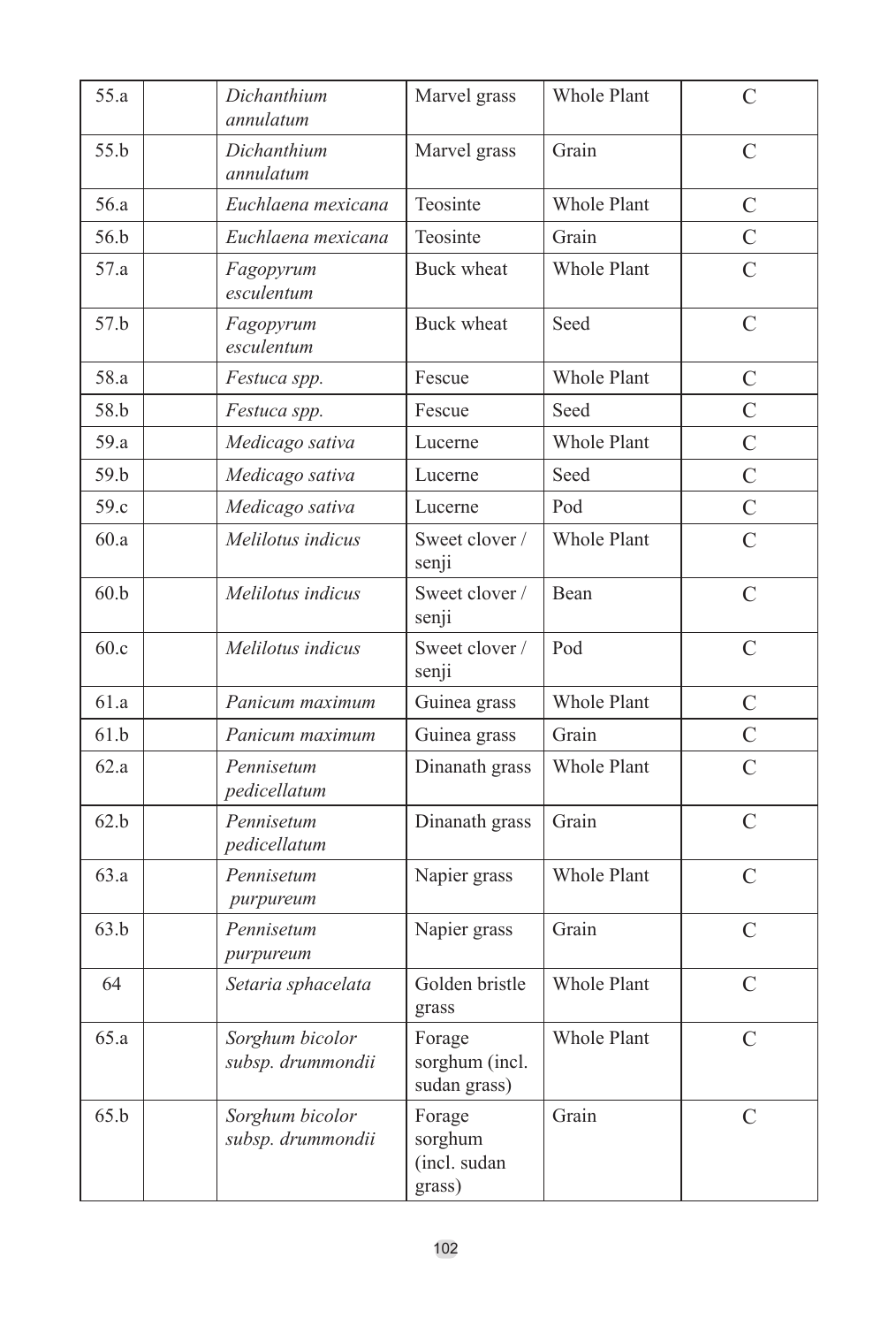| 66.a | Stylosanthes<br>guyanensis | Stylo/Tropical<br>lucerne      | Whole Plant        | C              |
|------|----------------------------|--------------------------------|--------------------|----------------|
| 66.b | Stylosanthes<br>guvanensis | Stylo/Tropical<br>lucerne      | Grain              | $\overline{C}$ |
| 67.a | Trifolium<br>alexandrium   | Berseem/<br>Egyptian<br>clover | Whole Plant        | C              |
| 67.b | Trifolium<br>alexandrium   | Berseem/<br>Egyptian<br>clover | Grain              | $\mathcal{C}$  |
|      | <b>VII. Green Manures</b>  |                                |                    |                |
| 68.a | Crotolaria juncea          | Sunhemp                        | Whole Plant        | $\mathcal{C}$  |
| 68.b | Crotolaria juncea          | Sunhemp                        | Seed               | $\overline{C}$ |
| 69.a | Hibiscus cannabinus        | Mesta                          | Whole Plant        | $\overline{C}$ |
| 69.b | Hibiscus cannabinus        | Mesta                          | Seed               | $\overline{C}$ |
| 70.a | Sesbania aculeata          | Dhaincha                       | <b>Whole Plant</b> | $\overline{C}$ |
| 70.b | Sesbania aculeata          | Dhaincha                       | Seed               | $\overline{C}$ |
| 70.c | Sesbania aculeata          | Dhaincha                       | Pod                | $\overline{C}$ |
|      | <b>VIII. Sugar Crops</b>   |                                |                    | $\overline{C}$ |
| 71.a | Saccharum<br>officinarum   | Sugar cane                     | <b>Stem</b>        | $\overline{C}$ |
| 71.b | Saccharum<br>officinarum   | Sugar cane                     | Whole Plant        | $\mathcal{C}$  |
|      | <b>IX. Narcotics</b>       |                                |                    |                |
| 72.a | Nicotiana tabacum          | Tobacco                        | Leaf               | C              |
| 72.b | Nicotiana tabacum          | Tobacco                        | Whole Plant        | $\overline{C}$ |
|      | X. Cucurbits               |                                |                    |                |
| 73.a | Benincasa hispida          | White Gourd/<br>Petta          | Leaf               | $\overline{C}$ |
| 73.b | Benincasa hispida          | White Gourd/<br>Petta          | Fruit              | C              |
| 73.c | Benincasa hispida          | White Gourd/<br>Petta          | Flower             | $\overline{C}$ |
| 74.a | Citrullus lanatus          | Watermelon                     | Fruit              | $\mathcal{C}$  |
| 74.b | Citrullus lanatus          | Watermelon                     | Rind               | $\mathcal{C}$  |
| 75.a | Coccinia grandis           | Gherkin/Ivy<br>Gourd           | Root               | $\overline{C}$ |
| 75.b | Coccinia grandis           | Gherkin-Ivy<br>Gourd           | Fruit              | C              |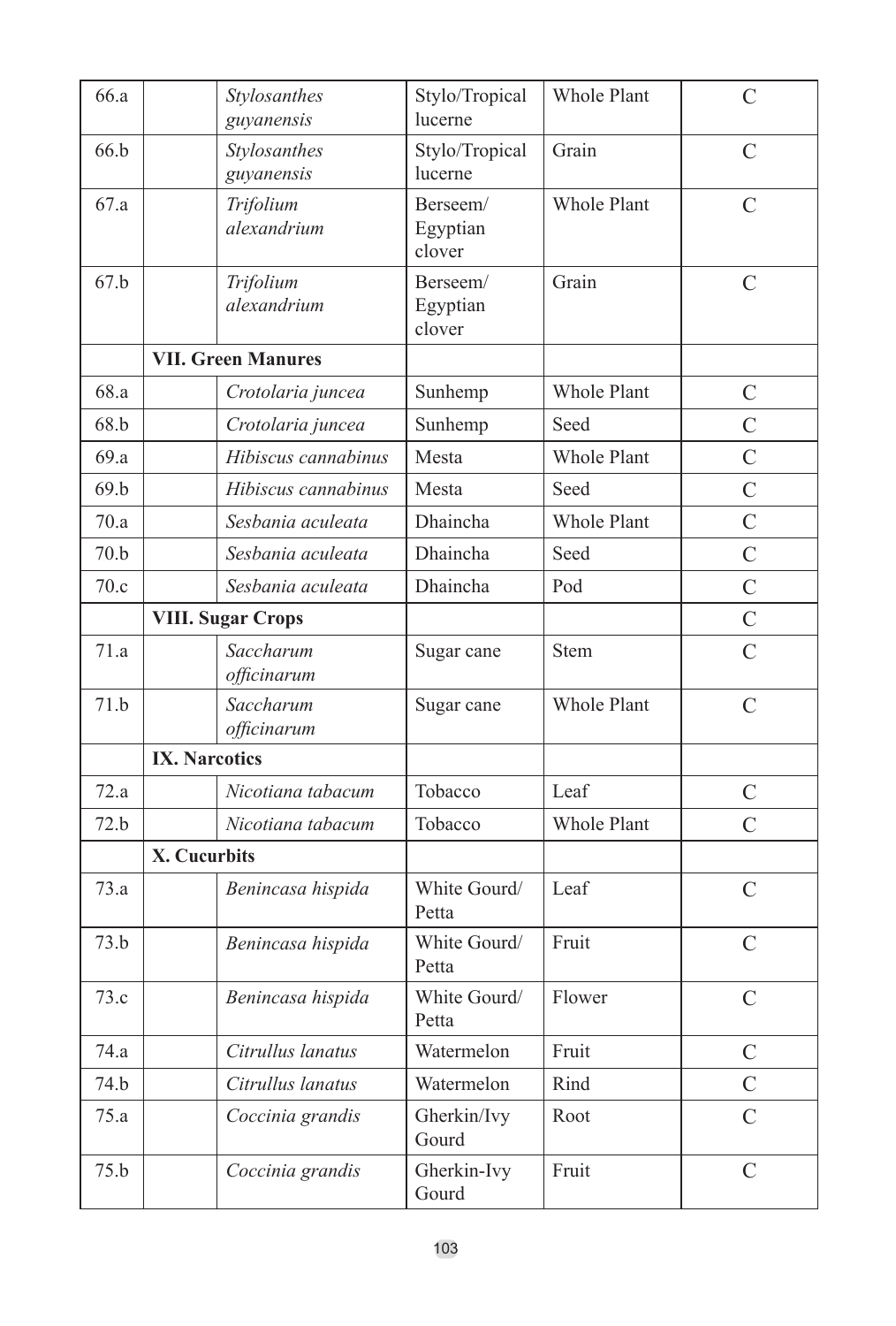| 76.a | Cucumis callosus                 | Melon/Bitter<br>Cucumber    | Fruit       | C              |
|------|----------------------------------|-----------------------------|-------------|----------------|
| 76.b | Cucumis callosus                 | Melon/Bitter<br>Cucumber    | Seed        | C              |
| 77.a | Cucumis melo                     | Muskmelon                   | Fruit       | $\overline{C}$ |
| 77.b | Cucumis melo                     | Muskmelon                   | Seed        | $\overline{C}$ |
| 78   | Cucumis melo var.<br>momordica   | Cantaloupe/<br>Mushmelon    | Fruit       | $\overline{C}$ |
| 79.a | Cucumis melo var.<br>utilissimus | Snake Cucum-<br>ber/Kakri   | Root tubers | $\mathcal{C}$  |
| 79.b | Cucumis melo var.<br>utilissimus | Snake Cucum-<br>ber/Kakri   | Fruit       | $\overline{C}$ |
| 80.a | Cucumis sativus                  | Cucumber/<br>Keera          | Fruit       | C              |
| 80.b | Cucumis sativus                  | Cucumber/<br>Keera          | Root tubers | $\overline{C}$ |
| 81   | Cucurbita maxima                 | Indian squash               | Fruit       | C              |
| 82.a | Cucurbita moschata               | Pumpkin                     | Flower      | $\overline{C}$ |
| 82.b | Cucurbita moschata               | Pumpkin                     | <b>Stem</b> | $\overline{C}$ |
| 82.c | Cucurbita moschata               | Pumpkin                     | Fruit       | $\overline{C}$ |
| 83.a | Cucurbita pepo                   | Field Pumpkin               | Fruit       | $\overline{C}$ |
| 83.b | Cucurbita pepo                   | Field Pumpkin               | Flower      | $\overline{C}$ |
| 83.c | Cucurbita pepo                   | Field Pumpkin               | Leaf        | $\overline{C}$ |
| 83.d | Cucurbita pepo                   | Field Pumpkin               | Seed        | $\overline{C}$ |
| 84   | Lagenaria siceraria              | Bottle Gourd/<br>Giya/Lauki | Fruit       | $\overline{C}$ |
| 85.a | Luffa acutangula                 | Angled Luffa/<br>Toria      | Root        | $\overline{C}$ |
| 85.b | Luffa acutangula                 | Angled Luffa/<br>Toria      | Fruit       | C              |
| 86.a | Luffa cylindrica                 | Sponge<br>Gourds            | Fruit       | $\overline{C}$ |
| 86.b | Luffa cylindrica                 | Sponge<br>Gourds            | Seed        | $\overline{C}$ |
| 87.a | Momordica charantia              | Bitter Gourd/<br>Karela     | Fruit       | $\mathcal{C}$  |
| 87.b | Momordica charantia              | Bitter Gourd/<br>Karela     | Seed        | C              |
| 87.c | Momordica charantia              | Bitter Gourd/<br>Karela     | Root        | C              |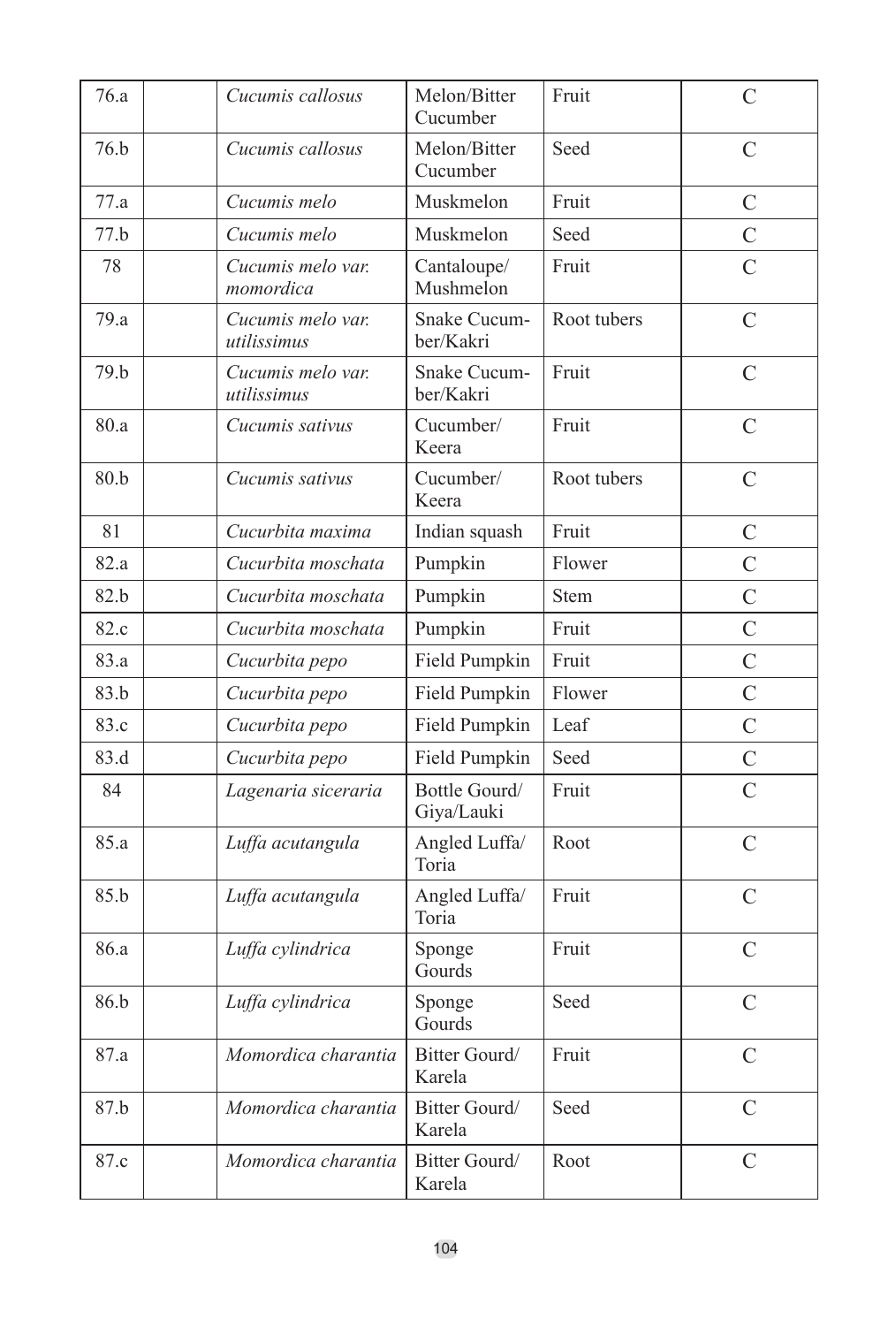| 88.a | Praecitrullus<br>fistulosus        | Tinda                             | Fruit              | $\overline{C}$          |
|------|------------------------------------|-----------------------------------|--------------------|-------------------------|
| 88.b | Praecitrullus<br>fistulosus        | Tinda                             | Root               | $\mathcal{C}_{0}^{(n)}$ |
| 88.c | Praecitrullus<br>fistulosus        | Tinda                             | Seed               | $\mathcal{C}$           |
| 89.a | Sechium edule                      | Chow-chow                         | Fruit              | $\mathcal{C}$           |
| 89.b | Sechium edule                      | Chow-chow                         | Tuber              | $\mathcal{C}$           |
| 89.c | Sechium edule                      | Chow-chow                         | Leaf               | $\overline{C}$          |
| 90.a | Trichosanthes<br>cucumerina        | Snake Gourd/<br>Chachinda         | Leaf               | $\overline{C}$          |
| 90.b | Trichosanthes<br>cucumerina        | Snake Gourd/<br>Chachinda         | <b>Stem</b>        | $\mathcal{C}$           |
| 90.c | <b>Trichosanthes</b><br>cucumerina | Snake Gourd/<br>Chachinda         | Seed               | $\mathcal{C}$           |
| 90.d | <b>Trichosanthes</b><br>cucumerina | Snake Gourd/<br>Chachinda         | Tuber              | $\overline{C}$          |
| 90.e | Trichosanthes<br>cucumerina        | Snake Gourd/<br>Chachinda         | Fruit              | $\overline{C}$          |
| 91.a | Trichosanthes dioica               | Parwal/Pointed<br>Gourd           | Root               | $\overline{C}$          |
| 91.b | Trichosanthes dioica               | Parwal/Pointed<br>Gourd           | Fruit              | C                       |
|      | <b>XI. Cole Crops</b>              |                                   |                    |                         |
| 92.a | Brassica rapa subsp.<br>chinensis  | Chinese<br>cabbage                | Leaf               | $\mathcal{C}$           |
| 92.h | Brassica rapa subsp.<br>chinensis  | Chinese<br>cabbage                | <b>Whole Plant</b> | C                       |
| 93.a | Brassica rapa subsp.<br>pekinensis | Chinese<br>cabbage                | Leaf               | $\overline{C}$          |
| 93.b | Brassica rapa subsp.<br>pekinensis | Chinese<br>cabbage                | <b>Whole Plant</b> | $\mathcal{C}$           |
|      | XII. Green/Leafy egetables         |                                   |                    |                         |
| 94   | <b>Abelmoschus</b><br>esculentus   | Lady's<br>Fingers/<br>Bhindi/Okra | Fruit              | $\overline{C}$          |
| 95   | Allium<br>ampeloprasum             | Leek                              | Whole Plant        | $\mathcal{C}$           |
| 96.a | Amaranthus blitum                  | Amaranth/<br>chauli               | Leaf               | C                       |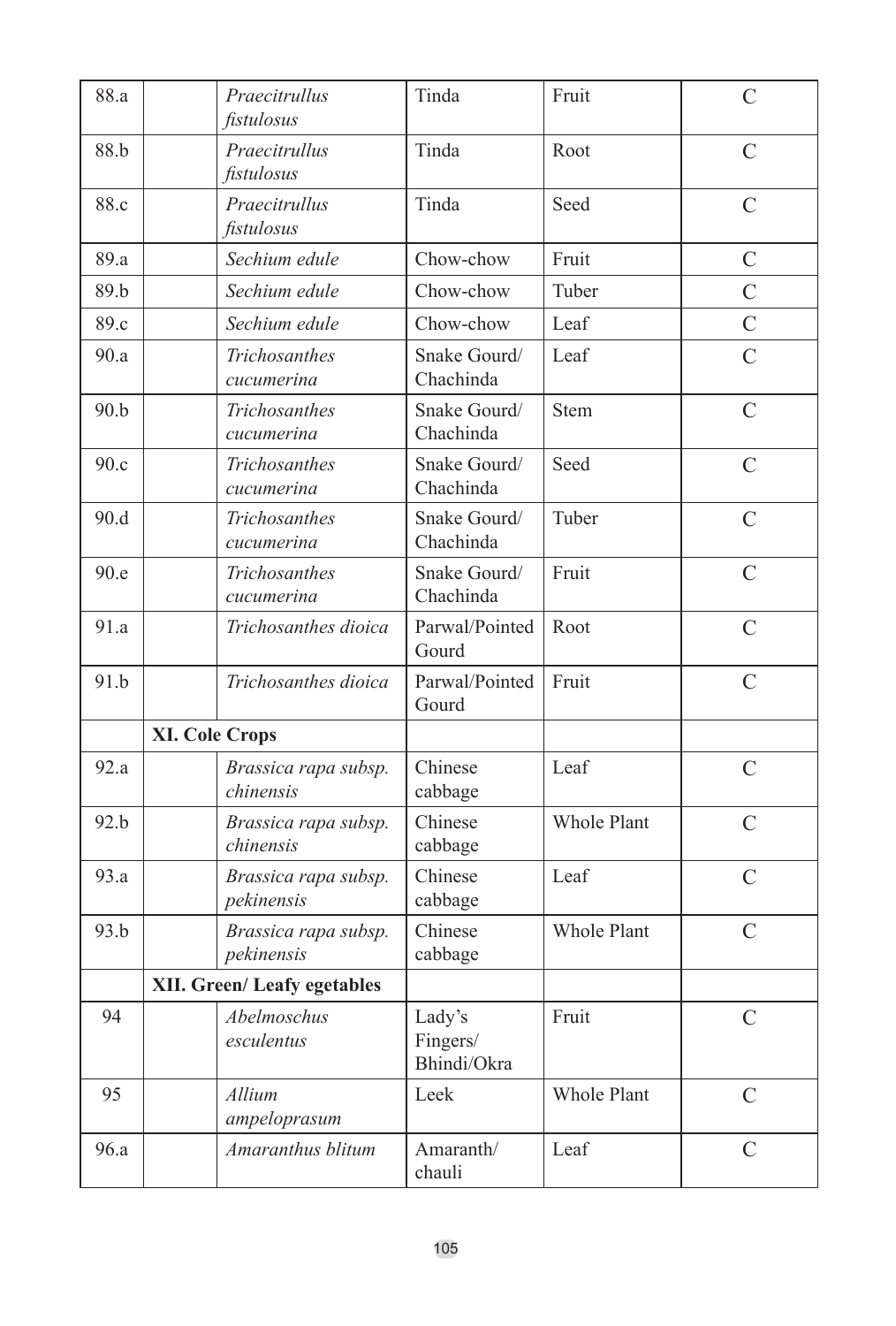| 96.b  | Amaranthus blitum                   | Amaranth/<br>chauli                    | Whole Plant        | $\overline{C}$ |
|-------|-------------------------------------|----------------------------------------|--------------------|----------------|
| 97.a  | <b>Amaranthus</b><br>cruentus       | Amaranth/<br>grain                     | Grain              | $\overline{C}$ |
| 97.b  | <i>Amaranthus</i><br>cruentus       | Amaranth/<br>grain                     | Leaf               | $\overline{C}$ |
| 98.a  | Amaranthus tricolor                 | Amaranth /<br>tender                   | Leaf               | $\overline{C}$ |
| 98.b  | Amaranthus tricolor                 | Amaranth /<br>tender                   | Whole Plant        | $\mathcal{C}$  |
| 99.a  | Apium graveolens<br>var.dulce       | Celery                                 | Leaf               | $\overline{C}$ |
| 99.b  | Apium graveolens<br>var.dulce       | Celery                                 | <b>Whole Plant</b> | $\mathcal{C}$  |
| 100.a | Asparagus officinalis               | Asparagus                              | Shoot              | $\mathcal{C}$  |
| 100.b | Asparagus officinalis               | Asparagus                              | <b>Whole Plant</b> | $\overline{C}$ |
| 101.a | Beta vulgaris                       | <b>Beet Root</b>                       | Root               | $\overline{C}$ |
| 101.h | Beta vulgaris                       | <b>Beet Root</b>                       | Leaf               | $\overline{C}$ |
| 102.a | Beta vulgaris var.<br>bengalensis   | Beet (Sea beet)                        | Leaf               | $\overline{C}$ |
| 102.b | Beta vulgaris var.<br>bengalensis   | Beet (Sea beet)                        | Flower             | $\mathcal{C}$  |
| 102.c | Beta vulgaris var.<br>bengalensis   | Beet (Sea beet)                        | Root               | C              |
| 103.a | Beta vulgaris var.<br>flavescens    | Spinach beet                           | Leaf               | $\overline{C}$ |
| 103.b | Beta vulgaris var.<br>flavescens    | Spinach beet                           | <b>Whole Plant</b> | C              |
| 104   | Brassica oleracea<br>var. botrytis  | Cauliflower                            | Flower Bud         | $\mathcal{C}$  |
| 105   | Brassica oleracea<br>var.capitata   | Cabbage                                | Leaf               | $\overline{C}$ |
| 106.a | Brassica oleracea<br>var.gemmifera  | <b>Brussels</b><br>Sprouts/<br>Cabbage | Leaf               | $\overline{C}$ |
| 106.b | Brassica oleracea<br>var.gemmifera  | <b>Brussels</b><br>Sprouts/<br>Cabbage | <b>Bud</b>         | $\overline{C}$ |
| 107.a | Brassica oleracea<br>var.gongylodes | Kohlrabi                               | Tuberous stem      | $\overline{C}$ |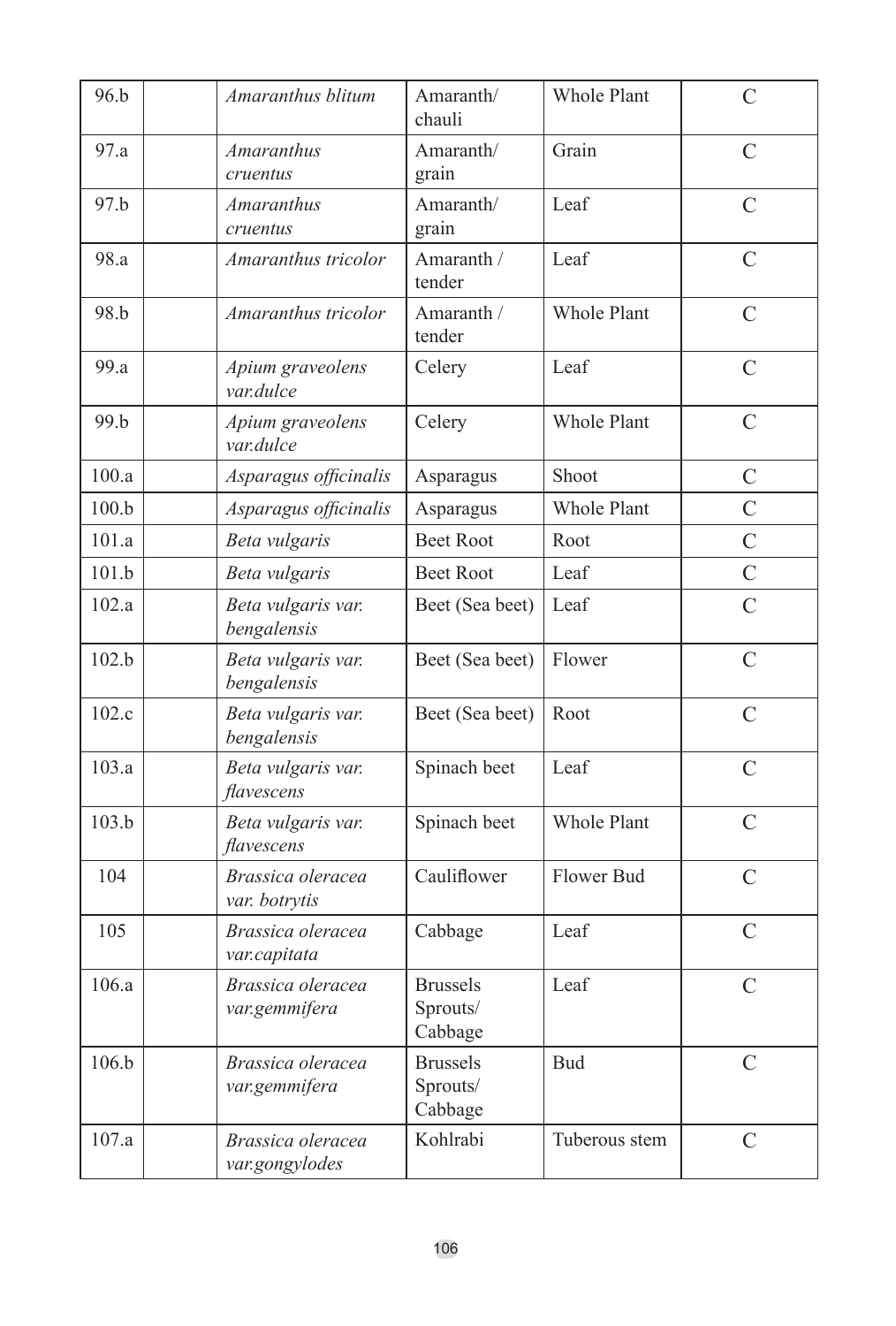| 107.b | Brassica oleracea<br>var.gongylodes           | Kohlrabi                           | Leaf        | C              |
|-------|-----------------------------------------------|------------------------------------|-------------|----------------|
| 108.a | Brassica oleracea<br>var.italica              | <b>Broccoli</b>                    | Flower Bud  | $\overline{C}$ |
| 108.b | Brassica oleracea<br>var. italica             | <b>Broccoli</b>                    | Seed pod    | $\mathcal{C}$  |
| 109.a | Cyamopsis<br>tetragonoloba                    | Guar Bean                          | Pod         | $\overline{C}$ |
| 109.b | Cyamopsis<br>tetragonoloba                    | Guar Bean                          | Seed        | $\overline{C}$ |
| 110   | Cynara cardunculus<br>var.scolymus            | Artichokes                         | Whole Plant | $\overline{C}$ |
| 111.a | Daucus carota                                 | Carrot (Wild)                      | Root        | C              |
| 111.b | Daucus carota                                 | Carrot (Wild)                      | Flower      | $\overline{C}$ |
| 112.a | Lablab purpureus<br>(Syn. Dolichos<br>lablab) | Lablab/Sem                         | Pod         | $\overline{C}$ |
| 112.b | Lablab purpureus<br>(Syn. Dolichos<br>lablab) | Lablab/Sem                         | Seed        | $\mathcal{C}$  |
| 113.a | Lactuca sativa                                | Lettuce                            | Leaf        | C              |
| 113.b | Lactuca sativa                                | Lettuce                            | Seed        | $\overline{C}$ |
| 114   | Lycopersicon<br>esculentum                    | Tomato                             | Fruit       | $\overline{C}$ |
| 115.a | Moringa oleifera                              | Drumstick tree                     | Fruit       | C              |
| 115.b | Moringa oleifera                              | Drumstick tree                     | Leaf        | $\overline{C}$ |
| 115.c | Moringa oleifera                              | Drumstick tree                     | Seed        | $\overline{C}$ |
| 115.d | Moringa oleifera                              | Drumstick tree                     | Root        | $\mathcal{C}$  |
| 116.a | Petroselinum crispum                          | Parsley/<br><b>Biennian Plant</b>  | Leaf        | $\overline{C}$ |
| 116.b | Petroselinum crispum                          | Parsley/<br><b>Biennian Plant</b>  | Root        | $\overline{C}$ |
| 116.c | Petroselinum crispum                          | Parsley /<br><b>Biennian Plant</b> | Seed        | $\overline{C}$ |
| 117.a | Phaseolus vulgaris                            | Kidney Bean/<br>Rajmah             | Leaf        | $\overline{C}$ |
| 117.b | Phaseolus vulgaris                            | Kidney Bean/<br>Rajmah             | Bean        | C              |
| 117.c | Phaseolus vulgaris                            | Kidney Bean/<br>Rajmah             | Seed        | $\mathcal{C}$  |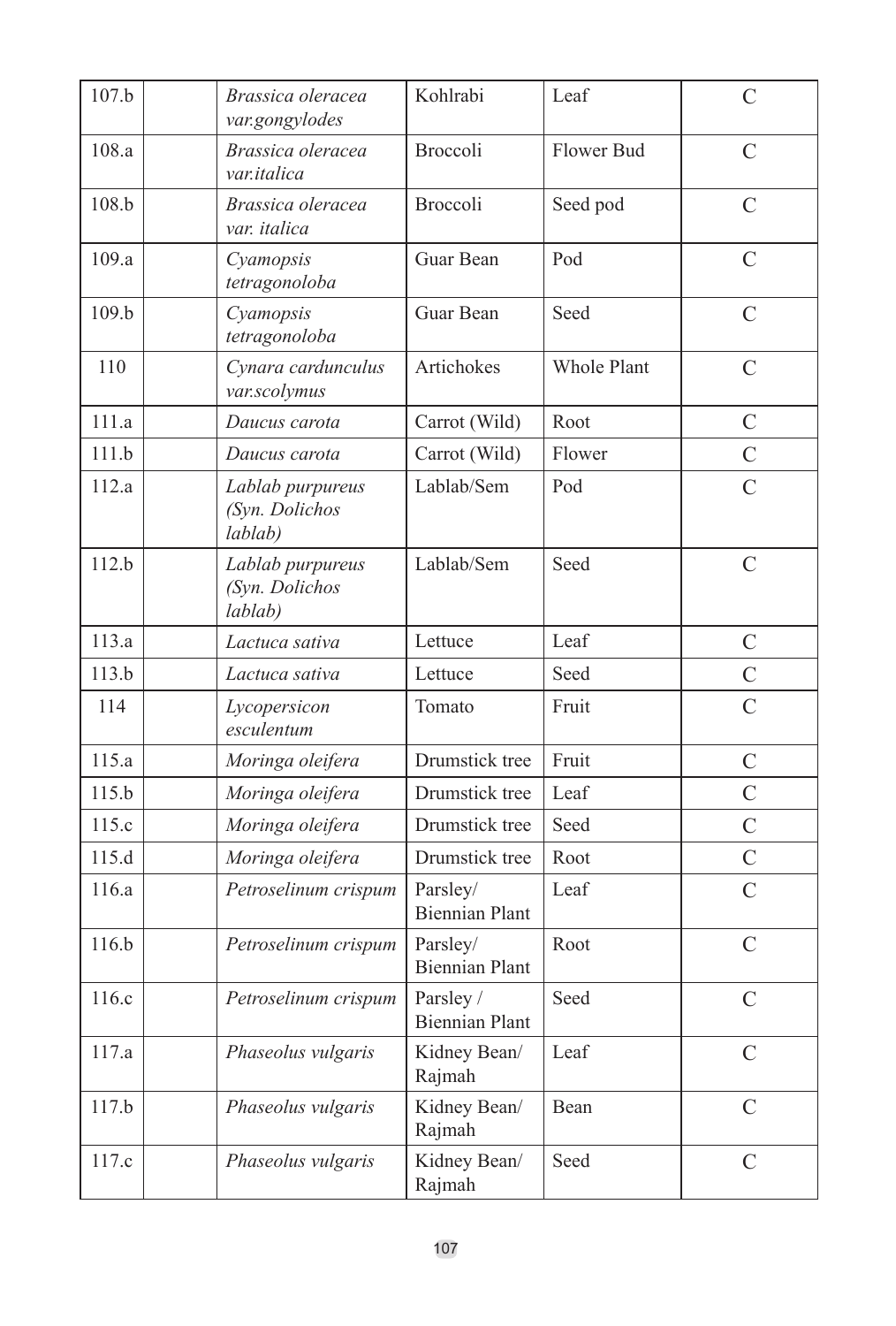| 118.a            | Pisum sativum                   | Pea/Garden<br>Pea                    | Pod                | $\overline{C}$ |
|------------------|---------------------------------|--------------------------------------|--------------------|----------------|
| 118.b            | Pisum sativum                   | Pea/Garden<br>Pea                    | Seed               | $\overline{C}$ |
| 119.a            | Raphanus sativus                | Radish/Mooli                         | Leaf               | C              |
| 119 <sub>b</sub> | Raphanus sativus                | Radish/Mooli                         | Seed               | $\overline{C}$ |
| 119.c            | Raphanus sativus                | Radish/Mooli                         | Root               | $\overline{C}$ |
| 120.a            | Sesbania grandiflora            | Agati/<br>Gaach-Munga                | Flower             | $\overline{C}$ |
| 120.b            | Sesbania grandiflora            | Agati/<br>Gaach-Munga                | Pod                | $\overline{C}$ |
| 121              | Solanum melongena               | Brinjal/<br>Eggplant                 | Fruit              | $\overline{C}$ |
| 122              | Spinacia oleracea               | Spinach                              | Leaf               | C              |
| 123.a            | Trigonella<br>corniculata       | Fenugreek/<br>kasuri methi           | Seed               | $\overline{C}$ |
| 123.b            | Trigonella<br>corniculata       | Fenugreek/<br>kasuri methi           | <b>Whole Plant</b> | $\overline{C}$ |
| 124.a            | Vigna unguiculata               | Cowpea/Lobia                         | Leaf               | C              |
| 124.b            | Vigna unguiculata               | Cowpea/Lobia                         | Seed               | $\overline{C}$ |
| 124.c            | Vigna unguiculata               | Cowpea/Lobia                         | Pod                | $\overline{C}$ |
|                  | XIII. Cruciferous Vegetable     |                                      |                    |                |
| 125.a            | Raphanus caudatus               | Rat-tail Radish                      | Pod                | $\mathcal{C}$  |
| 125.b            | Raphanus caudatus               | Rat-tail Radish                      | Seed               | $\overline{C}$ |
|                  | <b>XIV. Bulb Crops</b>          |                                      |                    |                |
| 126.a            | Allium cepa var.<br>aggregatum  | Multiplier<br>onion /Potato<br>onion | Bulb               | $\mathcal{C}$  |
| 126.b            | Allium cepa var.ag-<br>gregatum | Multiplier<br>onion /Potato<br>onion | <b>Whole Plant</b> | $\mathcal{C}$  |
|                  | XV. Tubers, Rhizomes and Pith   |                                      |                    |                |
| 127              | Allium cepa                     | Onions                               | Bulb               | $\mathcal{C}$  |
| 128              | Allium sativum                  | Garlic                               | Bulb               | $\overline{C}$ |
| 129              | Amorphophallus<br>paeoniifolius | Elephant foot<br>yam/ Jimikand       | Root               | $\overline{C}$ |
| 130.a            | Armoracia rusticiana            | Horse radish                         | Tuber              | С              |
| 130.b            | Armoracia rusticiana            | Horse radish                         | Whole tuber        | $\overline{C}$ |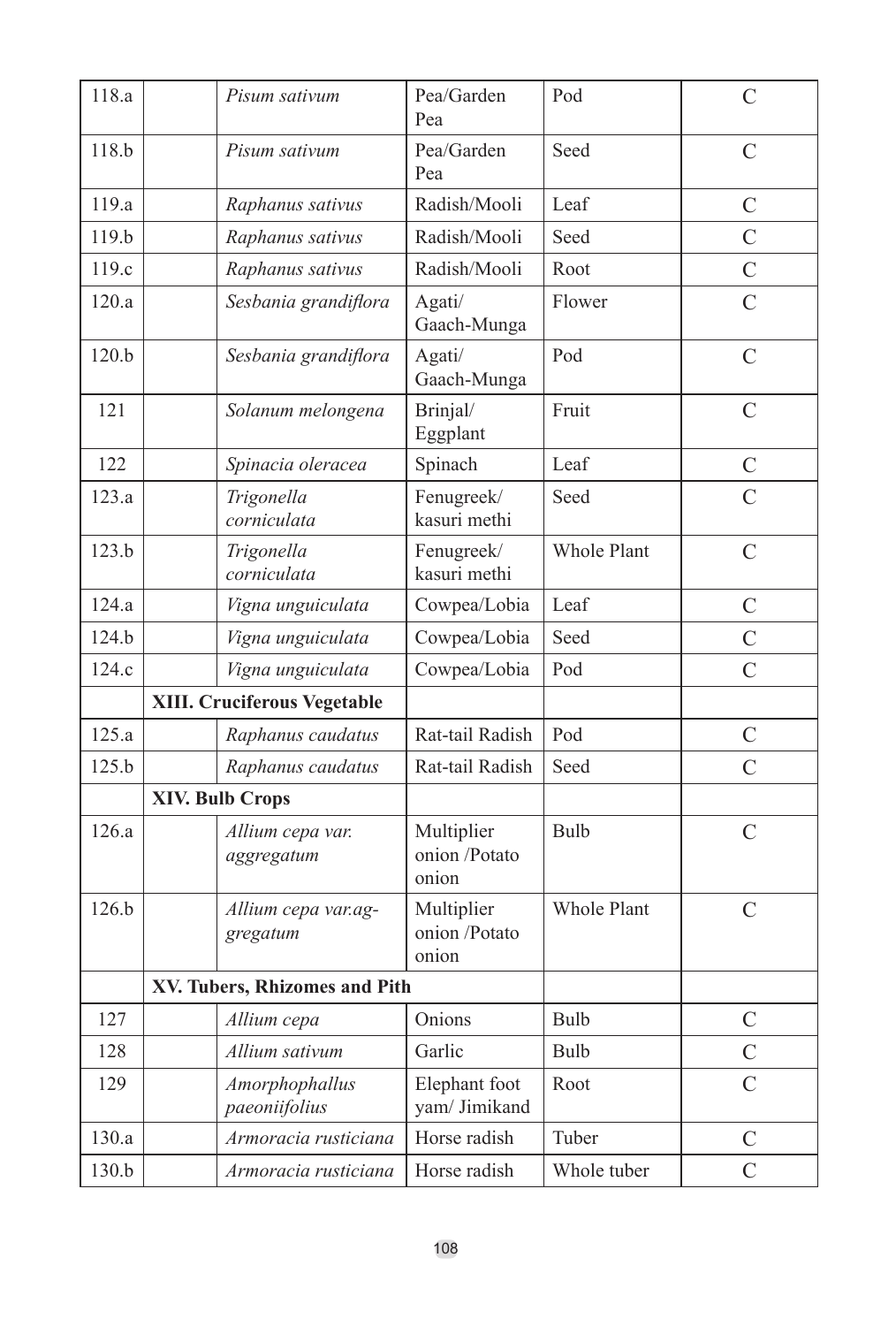| 131.a            | Colocasia esculenta                          | Taro (Arvi)                                       | Corm          | $\mathcal{C}$  |
|------------------|----------------------------------------------|---------------------------------------------------|---------------|----------------|
| 131.b            | Colocasia esculenta                          | Taro (Arvi)                                       | Rhizome       | $\mathcal{C}$  |
| 132              | Dioscorea alata                              | Guvana<br>arrowroot/<br>Ratalu/Violet<br>Yam      | Tuber         | $\overline{C}$ |
| 133              | Dioscorea<br>cayennensis subsp.<br>rotundata | Guinea Yam                                        | Tuber         | $\overline{C}$ |
| 134              | Dioscorea esculenta                          | Lesser Yam                                        | Tuber         | C              |
| 135              | Ipomoea batatas                              | Sweet Potato/<br>Shakarkand                       | Tuberous Root | $\overline{C}$ |
| 136.a            | Manihot esculenta                            | Tapioca/<br>Cassava                               | Tuberous Root | C              |
| 136.b            | Manihot esculenta                            | Tapioca/<br>Cassava                               | Stem          | $\overline{C}$ |
| 137              | Maranta arundinacea                          | Arrowroot                                         | Root tuber    | C              |
| 138              | Metroxylon sagu                              | Sago                                              | Pith          | $\overline{C}$ |
| 139              | Pachyrhizus erosus                           | Jicama/<br>Mishrikand                             | Root          | $\overline{C}$ |
| 140              | Plectranthus<br>rotundifolius                | Hausa Potato,<br>Coleus potato,<br>Country potato | Root tuber    | $\overline{C}$ |
|                  | <b>XVI. Root Crops</b>                       |                                                   |               |                |
| 142.a            | Apium graveolens<br>var. rapeceum            | Celeriac                                          | Root bulb     | $\overline{C}$ |
| 142.b            | Apium graveolens<br>var.rapeceum             | Celeriac                                          | Whole Plant   | $\overline{C}$ |
|                  | <b>XVII. Fruit Crops</b>                     |                                                   |               |                |
| 144              | Actinidia chinensis                          | Kiwi Fruit                                        | Fruit         | C              |
| 145              | Ananas comosus                               | Pineapple                                         | Fruit         | $\overline{C}$ |
| 146.a            | Annona reticulata                            | Custard Apple/<br>Ramphal                         | Fruit         | $\overline{C}$ |
| 146 <sub>b</sub> | Annona reticulata                            | Custard Apple/<br>Ramphal                         | <b>Bark</b>   | $\overline{C}$ |
| 146.c            | Annona reticulata                            | Custard Apple/<br>Ramphal                         | Leaf          | C              |
| 147              | Annona squamosa                              | Custard apple                                     | Fruit         | C              |
| 148.a            | <b>Artocarpus</b><br>heterophyllus           | Jackfruit/<br>Kathal                              | Fruit         | $\overline{C}$ |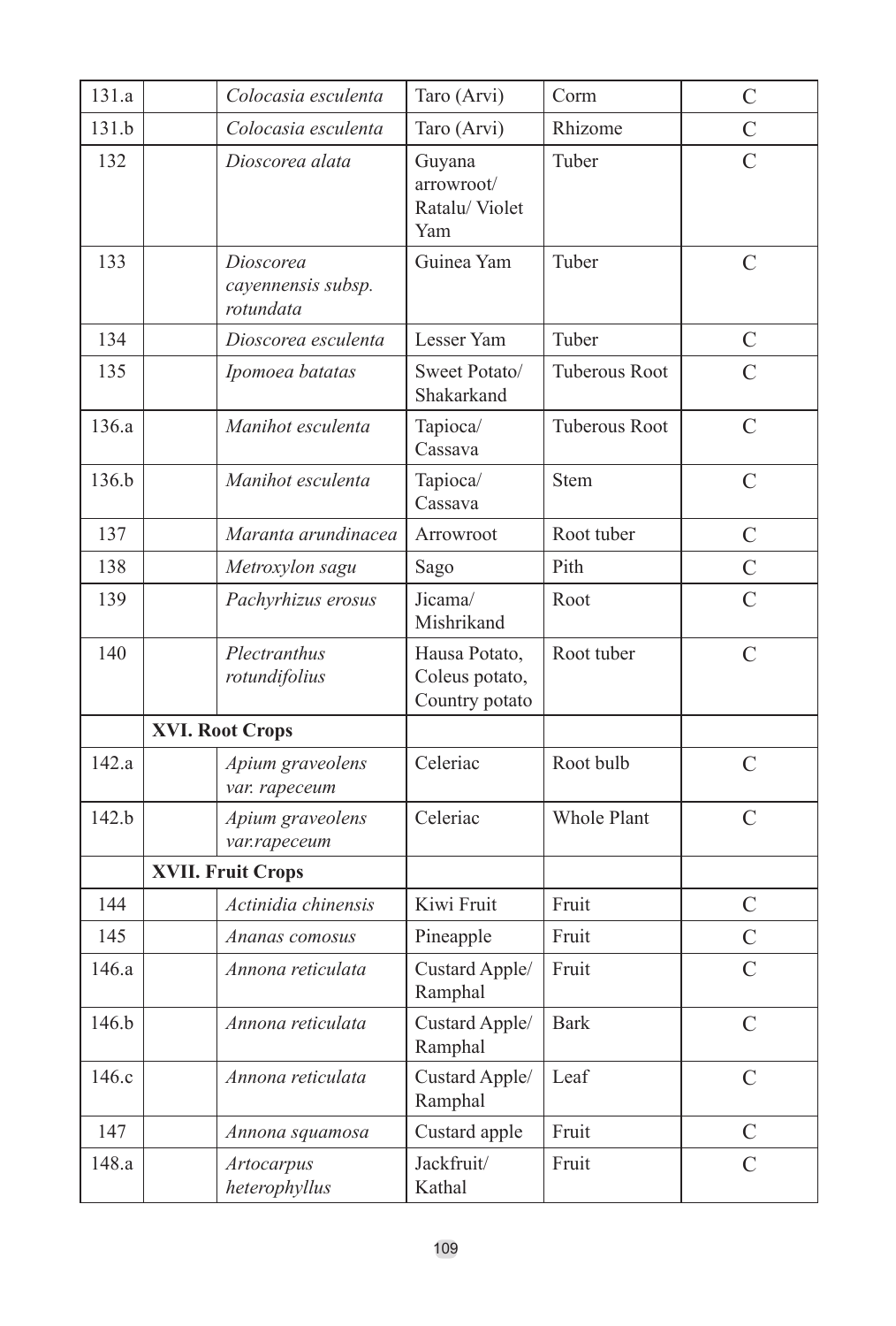| 148.b | <b>Artocarpus</b><br>heterophyllus | Jackfruit/<br>Kathal            | Seed  | $\mathcal{C}$  |
|-------|------------------------------------|---------------------------------|-------|----------------|
| 148.c | <b>Artocarpus</b><br>heterophyllus | Jackfruit/<br>Kathal            | Leaf  | $\overline{C}$ |
| 148.d | <b>Artocarpus</b><br>heterophyllus | Jackfruit/<br>Kathal            | Pulp  | $\mathcal{C}$  |
| 149.a | Artocarpus incisus                 | <b>Breadfruit</b>               | Fruit | $\overline{C}$ |
| 149.b | Artocarpus incisus                 | <b>Breadfruit</b>               | Seed  | $\mathcal{C}$  |
| 150   | Averrhoa carambola                 | Carambola/<br><b>Star Fruit</b> | Fruit | $\overline{C}$ |
| 151.a | Carica papaya                      | Papaya                          | Fruit | $\overline{C}$ |
| 151.b | Carica papaya                      | Papaya                          | Seed  | $\overline{C}$ |
| 152.a | Carissa carandas                   | Karanda/<br>Currants            | Fruit | М              |
| 152.b | Carissa carandas                   | Karanda/<br>Currants            | Seed  | $\mathbf{M}$   |
| 153.a | Carya illinoinensis                | Pecan nut                       | Nut   | $\mathcal{C}$  |
| 153.b | Carya illinoinensis                | Pecan nut                       | Seed  | $\overline{C}$ |
| 154   | Citrus aurantiifolia               | Lime                            | Fruit | $\overline{C}$ |
| 155   | Citrus latifolia                   | Leemo/<br>Tahiti Lime           | Fruit | $\overline{C}$ |
| 156   | Citrus limon                       | Lemon                           | Fruit | $\mathcal{C}$  |
| 157   | Citrus nobilis                     | Kinnow                          | Fruit | $\overline{C}$ |
| 158   | Citrus reticulata                  | Mandarin                        | Fruit | $\overline{C}$ |
| 159   | Citrus sinensis                    | Sweet orange                    | Fruit | $\overline{C}$ |
| 160.a | Corylus colurna                    | Hazel nut                       | Fruit | $\overline{C}$ |
| 160.b | Corylus colurna                    | Hazel nut                       | Nut   | $\mathcal{C}$  |
| 161   | Cydonia oblonga                    | Quinces                         | Fruit | $\overline{C}$ |
| 162   | Durio zibethinus                   | Durian                          | Fruit | $\mathcal{C}$  |
| 163.a | Eleocharis dulcis                  | Singoda                         | Fruit | $\overline{C}$ |
| 163.b | Eleocharis dulcis                  | Singoda                         | Nut   | $\mathcal{C}$  |
| 164   | Eriobotrya japonica                | Loquat/<br>Japonica             | Fruit | $\overline{C}$ |
| 165.a | Ficus carica                       | Common fig/<br>Angir            | Fruit | $\mathcal{C}$  |
| 165.b | Ficus carica                       | Common fig/<br>Angir            | Leaf  | $\mathcal{C}$  |
| 166   | Fragaria ananassa                  | Strawberry                      | Fruit | $\mathcal{C}$  |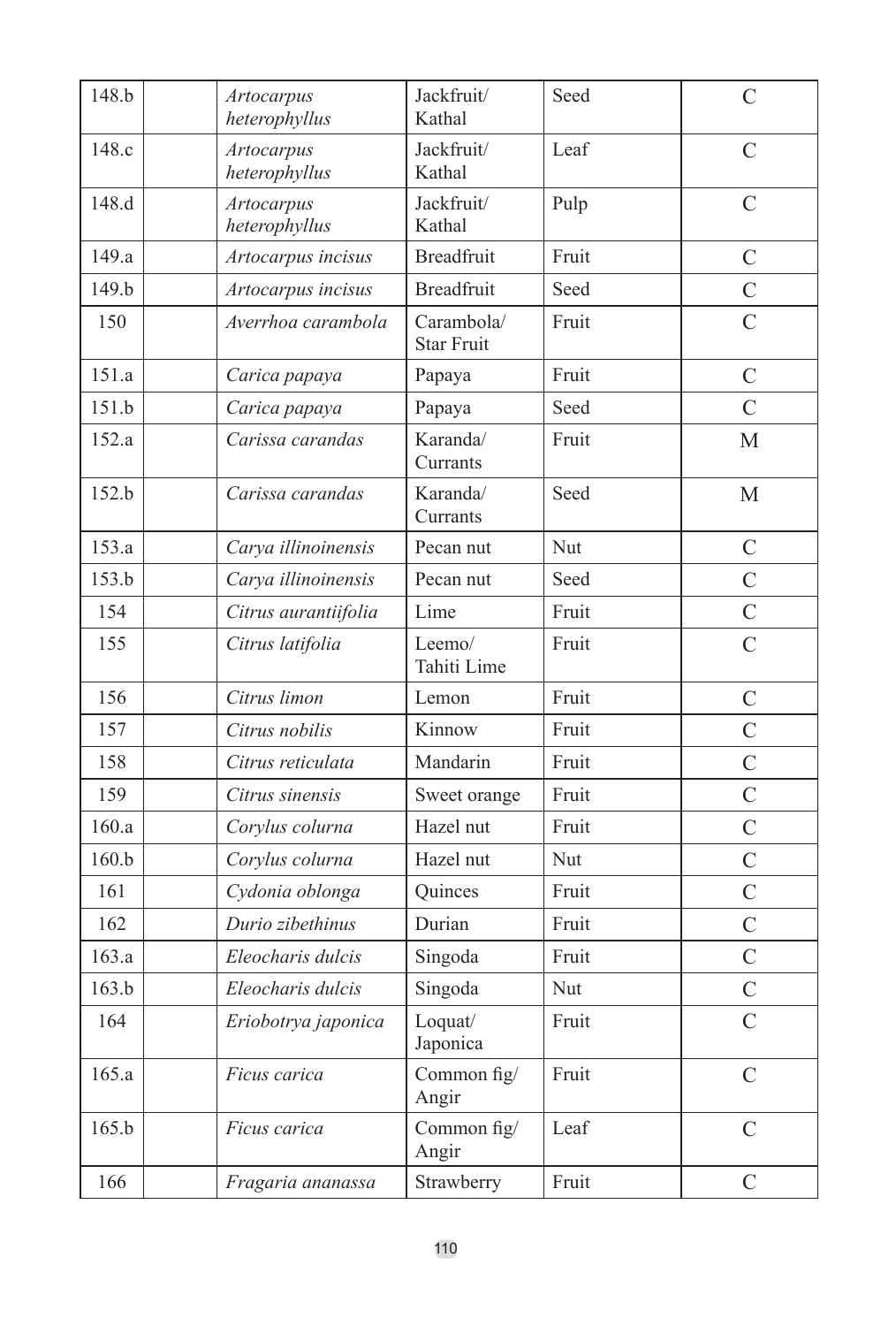| 167.a | Garcinia mangostana                      | Mangosteen          | Fruit       | $\overline{C}$ |
|-------|------------------------------------------|---------------------|-------------|----------------|
| 167.b | Garcinia mangostana                      | Mangosteen          | Seed        | C              |
| 168.a | Grewia asiatica                          | Phalsa              | Fruit       | М              |
| 168.b | Grewia asiatica                          | Phalsa              | Leaf        | $\overline{C}$ |
| 168.c | Grewia asiatica                          | Phalsa              | Root        | $\overline{C}$ |
| 168.d | Grewia asiatica                          | Phalsa              | <b>Bark</b> | $\overline{C}$ |
| 168.e | Grewia asiatica                          | Phalsa              | Seed        | M              |
| 169.a | Juglans regia                            | Walnut              | Leaf        | C              |
| 169.b | Juglans regia                            | Walnut              | Seed        | $\overline{C}$ |
| 169.c | Juglans regia                            | Walnut              | Fruit       | $\overline{C}$ |
| 170   | Litchi chinensis                         | Lichee/Litchi       | Fruit       | $\overline{C}$ |
| 171   | Malus domestica                          | Apple               | Fruit       | $\overline{C}$ |
| 172   | Mangifera indica                         | Mango               | Fruit       | $\overline{C}$ |
| 173   | Manilkara zapota<br>(Syn. Achras sapota) | Cheeku/Sapote       | Fruit       | $\overline{C}$ |
| 174.a | Musa paradisiaca                         | Banana              | Fruit       | $\overline{C}$ |
| 174.h | Musa paradisiaca                         | Banana              | Leaf        | $\overline{C}$ |
| 174.c | Musa paradisiaca                         | Banana              | Root Tuber  | $\overline{C}$ |
| 174.d | Musa paradisiaca                         | Banana              | Whole Plant | $\mathcal{C}$  |
| 175.a | Nephelium<br>lappaceum                   | Rambutan/<br>Lichi  | Fruit       | $\overline{C}$ |
| 175.b | Nephelium<br>lappaceum                   | Rambutan/<br>Lichi  | Shoot       | $\overline{C}$ |
| 175.c | Nephelium<br>lappaceum                   | Rambutan/<br>Lichi  | <b>Bark</b> | $\overline{C}$ |
| 175.d | Nephelium<br>lappaceum                   | Rambutan/<br>Lichi  | Root        | C              |
| 176   | Olea europaea                            | Olive               | Fruit       | C              |
| 177   | Passiflora edulis                        | Passion Fruit       | Fruit       | $\overline{C}$ |
| 178   | Persea americana                         | Avacado/Pear        | Fruit       | $\overline{C}$ |
| 179   | Phoenix dactylifera                      | Dates               | Fruit       | $\mathcal{C}$  |
| 180   | Phyllanthus emblica                      | Aamla               | Fruit       | М              |
| 181   | Prunus amygdalus                         | Almonds             | Seed/Kernel | $\overline{C}$ |
| 182.a | Prunus armeniaca                         | Apricot/<br>Khubani | Fruit       | $\overline{C}$ |
| 182.b | Prunus armeniaca                         | Apricot/<br>Khubani | Kernel/Seed | C              |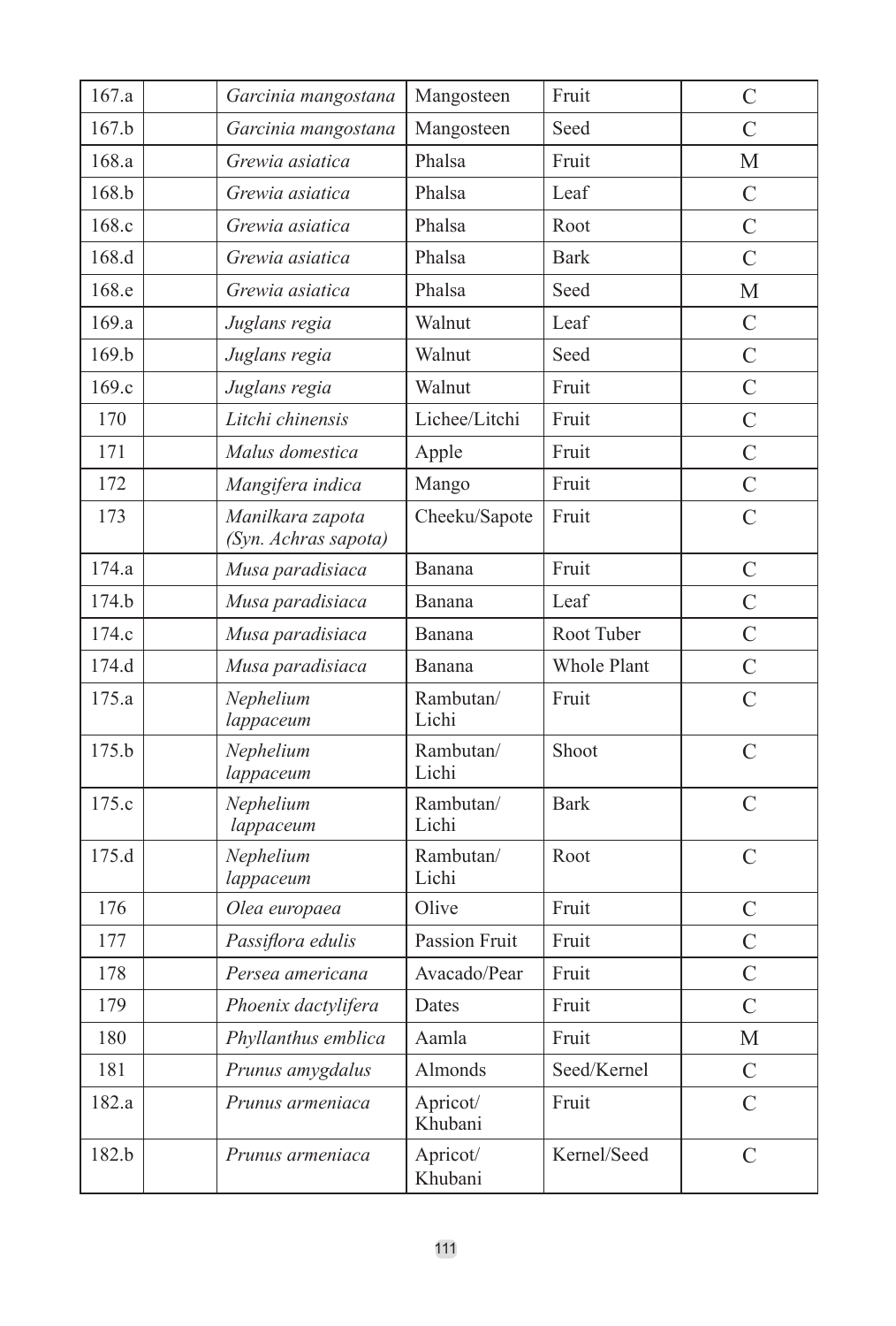| 183   | Prunus avium                                 | Cherry                    | Fruit       | $\overline{C}$     |
|-------|----------------------------------------------|---------------------------|-------------|--------------------|
| 184   | Prunus domestica                             | Plum                      | Fruit       | $\overline{C}$     |
| 185   | Prunus persica                               | Peaches                   | Fruit       | $\overline{C}$     |
| 186   | Prunus salicina                              | Plum                      | Fruit       | $\overline{\rm c}$ |
| 187   | Psidium guajava                              | Amrud/Guava               | Fruit       | $\overline{C}$     |
| 188.a | Punica granatum                              | Anar/<br>Pomegranate      | Fruit       | $\overline{C}$     |
| 188.b | Punica granatum                              | Anar/<br>Pomegranate      | Seed        | $\overline{C}$     |
| 189   | Pyrus communis                               | Common Pear               | Fruit       | C                  |
| 190   | Ribes spp.                                   | Currant                   | Fruit       | $\overline{C}$     |
| 191   | Rubus spp.                                   | Raspberry                 | Fruit       | $\overline{C}$     |
| 192.a | Syzygium cumini                              | Jambul/Jamun              | Fruit       | $\mathbf{M}$       |
| 192.b | Syzygium cumini                              | Jambul/Jamun              | Seed        | М                  |
| 193   | Syzygium jambos                              | Malabar Plum              | Fruit       | $\overline{C}$     |
| 194   | Vaccinium spp.                               | Cranberry                 | Fruit       | $\overline{C}$     |
| 195   | Vitis vinifera                               | Grapes                    | Fruit       | $\overline{C}$     |
| 196   | Ziziphus mauritiana                          | Jujube/Ber                | Fruit       | М                  |
|       | <b>XVIII. Flower crops &amp; Ornamentals</b> |                           |             |                    |
| 197   | Alpinia purpurata                            | Red ginger                | Flower head | $\overline{C}$     |
| 198.a | Anthurium spp.                               | Anthurium                 | Flower head | $\overline{C}$     |
| 198.b | Anthurium spp.                               | Anthurium                 | Seed        | $\overline{C}$     |
| 199.a | Antirrhinum spp.                             | Snapdragon                | Flower head | $\overline{C}$     |
| 199.b | Antirrhinum spp.                             | Snapdragon                | Whole Plant | $\overline{C}$     |
| 200.a | Calendula officinalis                        | Calendula                 | Flower      | $\mathcal{C}$      |
| 200.b | Calendula officinalis                        | Calendula                 | Seed        | $\overline{C}$     |
| 201.a | Chrysanthemum<br>indicum                     | Annual chry-<br>santhemum | Flower Head | $\overline{C}$     |
| 201.h | Chrysanthemum<br>indicum                     | Annual chry-<br>santhemum | Root        | $\overline{C}$     |
| 201.c | Chrysanthemum<br>indicum                     | Annual chry-<br>santhemum | Whole Plant | $\overline{C}$     |
| 202   | Codiaeum variega-<br>tum                     | Croton                    | Whole Plant | $\overline{C}$     |
| 203.a | Coreopsis lanceolata                         | Coreopsis                 | Flower      | $\mathcal{C}$      |
| 203.b | Coreopsis lanceolata                         | Coreopsis                 | Seed        | $\overline{C}$     |
| 204.a | Coreopsis tinctoria                          | Coreopsis                 | Flower      | $\overline{C}$     |
| 204.b | Coreopsis tinctoria                          | Coreopsis                 | Seed        | $\overline{C}$     |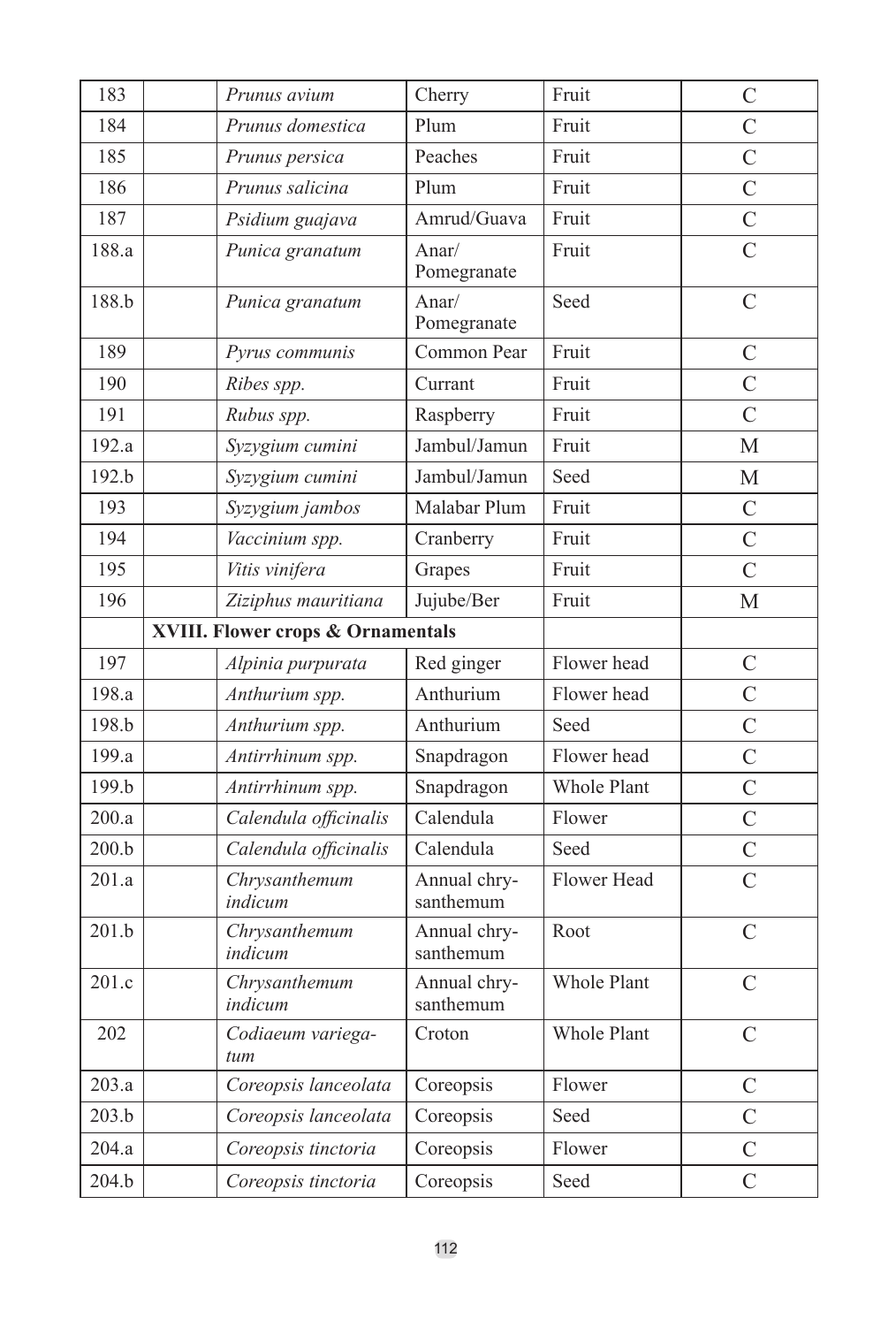| 205.a | Cosmos bipinnatus           | Cosmos                  | Flower             | $\overline{C}$ |
|-------|-----------------------------|-------------------------|--------------------|----------------|
| 205.b | Cosmos bipinnatus           | Cosmos                  | Seed               | C              |
| 206.a | Crossandra spp.             | Crossandra              | Flower             | $\overline{C}$ |
| 206.b | Crossandra spp.             | Crossandra              | Seed               | $\overline{C}$ |
| 207   | Dieffenbachia spp.          | Diffenbachia            | Whole Plant        | $\overline{C}$ |
| 208.a | Dimorphotheca<br>orientale  | African daisy           | Flower             | $\overline{C}$ |
| 208.b | Dimorphotheca<br>orientale  | African daisy           | Seed               | $\overline{C}$ |
| 209.a | Eschscholzia<br>californica | Californica<br>poppy    | Flower             | $\mathcal{C}$  |
| 209.b | Eschscholzia<br>californica | Californica<br>poppy    | Seed               | $\overline{C}$ |
| 210.a | Gazania splendens           | Gazinia                 | Flower             | C              |
| 210.b | Gazania splendens           | Gazinia                 | Seed               | $\overline{C}$ |
| 211.a | Gerbera spp.                | Gerbera                 | Flower head        | $\overline{C}$ |
| 211.b | Gerbera spp.                | Gerbera                 | Seed               | $\overline{C}$ |
| 212.a | Gladiolus spp.              | Gladiolus               | Flower head        | $\overline{C}$ |
| 212.b | Gladiolus spp.              | Gladiolus               | Whole Plant        | $\mathcal{C}$  |
| 213.a | Helianthus spp.             | Ornamental<br>sunflower | Flower head        | $\overline{C}$ |
| 213.b | Helianthus spp.             | Ornamental<br>sunflower | Seed               | $\overline{C}$ |
| 214   | Heliconia spp.              | Heliconia               | Flower head        | $\mathcal{C}$  |
| 215.a | Helichrysum<br>bracteatum   | Paper flower            | Flower             | $\overline{C}$ |
| 215.b | Helichrysum<br>bracteatum   | Paper flower            | Seed               | $\mathcal{C}$  |
| 216.a | Jasminum spp.               | Jasmine                 | Flower             | $\overline{C}$ |
| 216.b | Jasminum spp.               | Jasmine                 | Petal              | $\overline{C}$ |
| 217   | Kalanchoe spp.              | Kalanchoe               | <b>Whole Plant</b> | $\overline{C}$ |
| 218   | Lilium asiaticum            | Asiatic Lily            | Flower             | $\overline{C}$ |
| 219   | Lilium longiflorum          | Easter Lily             | Flower             | $\mathcal{C}$  |
| 220.a | Mesembryanthemum<br>spp.    | Ice Plant               | Flower             | $\overline{C}$ |
| 220.b | Mesembryanthemum<br>spp.    | Ice Plant               | Seed               | $\mathcal{C}$  |
| 221.a | Papaver rhoeas              | Corn poppy              | Flower             | $\overline{C}$ |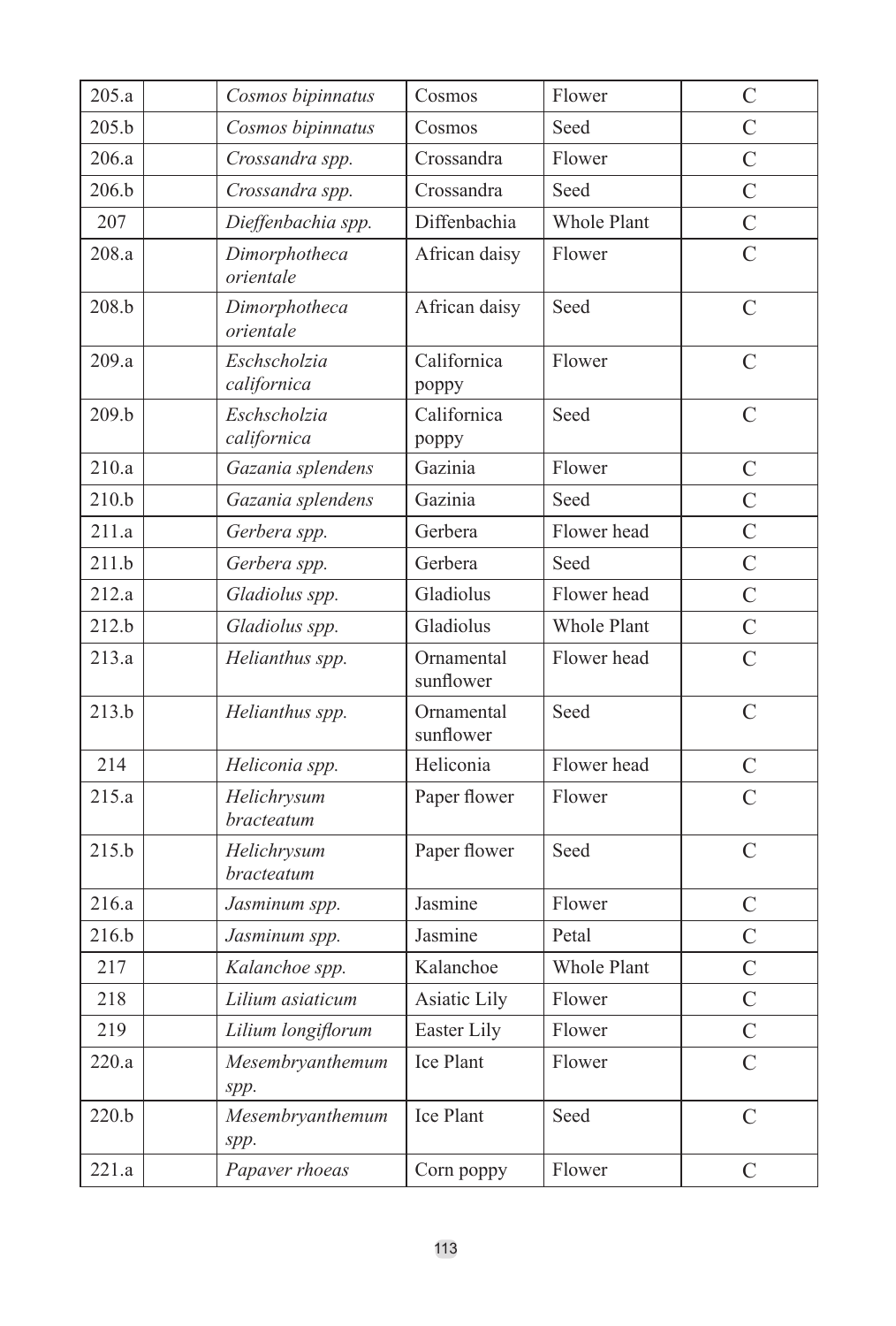| 221.b | Papaver rhoeas               | Corn poppy               | Seed        | $\mathcal{C}$  |
|-------|------------------------------|--------------------------|-------------|----------------|
| 222.a | Petunia hybrid               | Petunia                  | Flower      | $\overline{C}$ |
| 222.b | Petunia hybrid               | Petunia                  | Seed        | $\overline{C}$ |
| 223.a | Petunia spp.                 | Petunia                  | Flower Head | $\overline{C}$ |
| 223.b | Petunia spp.                 | Petunia                  | Whole Plant | $\overline{C}$ |
| 224.a | Phlox drumondii              | Phlox                    | Flower      | $\overline{C}$ |
| 224.b | Phlox drumondii              | Phlox                    | Seed        | $\overline{C}$ |
| 225.a | Rosa damascena               | Damask Rose              | Flower      | $\overline{C}$ |
| 225.b | Rosa damascena               | Damask Rose              | Petals      | $\overline{C}$ |
| 226.a | Rosa hybrid                  | Rose                     | Flower      | $\overline{C}$ |
| 226.b | Rosa hybrid                  | Rose                     | Petals      | $\overline{C}$ |
| 227   | Tagetes spp.                 | Marigold                 | Flower head | $\overline{C}$ |
| 228.a | Tropaeolum majus             | Nasturtium               | Flower      | $\overline{C}$ |
| 228.b | Tropaeolum majus             | Nasturtium               | Seed        | $\overline{C}$ |
| 229.a | Strelitzia spp.              | Bird of<br>paradise      | Flower      | $\overline{C}$ |
| 229.b | Strelitzia spp.              | Bird of<br>paradise      | Whole Plant | $\overline{C}$ |
| 230.a | Verbena hybrida              | Verbena                  | Flower      | $\overline{C}$ |
| 230.h | Verbena hybrida              | Verbena                  | Seed        | $\overline{C}$ |
| 231.a | Polianthes tuberosa          | Tuberose/<br>Rajnigandha | Flower      | $\mathcal{C}$  |
| 231.b | Polianthes tuberosa          | Tuberose/<br>Rajnigandha | Seed        | $\overline{C}$ |
| 232   | Dianthus<br>caryophyllus     | Carnation/<br>Clove Pink | Flower      | $\mathcal{C}$  |
| 233.a | Callistephus<br>chinensis    | Aster/China<br>Aster     | Flower      | $\overline{C}$ |
| 233.b | Callistephus<br>chinensis    | Aster/China<br>Aster     | Seed        | $\overline{C}$ |
|       | <b>XIX. Medicinal Plants</b> |                          |             |                |
|       | (incl. medicinal crops and   |                          |             |                |
|       | aromatic plants)             |                          |             |                |
| 234   | Abelmoschus<br>moschatus     | Mushkdana                | Seed        | $\mathcal{C}$  |
| 235.a | Acacia nilotica              | Babul                    | Leaf        | М              |
| 235.b | Acacia nilotica              | Babul                    | Gum         | M              |
| 235.c | Acacia nilotica              | <b>Babul</b>             | <b>Bark</b> | $\mathcal{C}$  |
| 236.a | Achyranthes aspera           | Apamarga                 | Whole Plant | М              |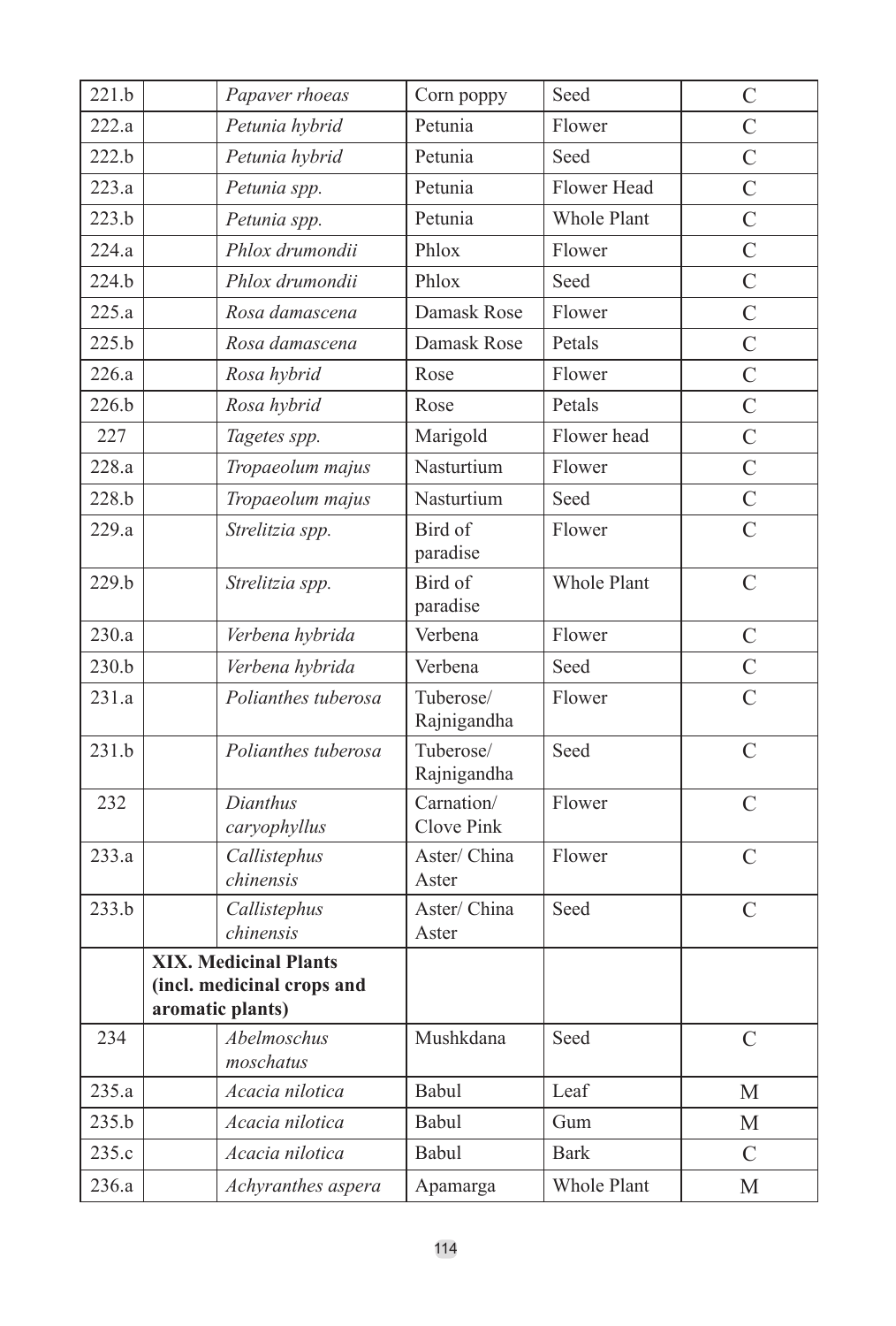| 236.b | Achyranthes aspera     | Apamarga      | Fruit       | М              |
|-------|------------------------|---------------|-------------|----------------|
| 236.c | Achyranthes aspera     | Apamarga      | Root        | М              |
| 237   | Acorus calamus         | Vach          | Rhizome     | $\mathcal{C}$  |
| 238   | Aloe vera              | Aloe          | Leaf        | $\overline{C}$ |
| 239   | Alpinia calcarata      | Aratha        | Rhizome     | $\overline{C}$ |
| 240.a | Alternanthera sessilis | Matsyakshi    | Aerial part | М              |
| 240.b | Alternanthera sessilis | Matsyakshi    | Whole Plant | $\mathcal{C}$  |
| 241   | Ammi majus             | Bishop's weed | Fruit       | $\overline{C}$ |
| 242.a | Artemisia annua        | Afsanteen     | Aerial part | $\overline{C}$ |
| 242.b | Artemisia annua        | Afsanteen     | Whole Plant | $\overline{C}$ |
| 243.a | Artemisia nilgirica    | Davana        | Flower      | $\overline{C}$ |
| 243.b | Artemisia nilgirica    | Davana        | Whole Plant | $\overline{C}$ |
| 244.a | Artemisia pallens      | Dhavanam      | Leaf        | $\overline{C}$ |
| 244.b | Artemisia pallens      | Dhavanam      | Flower      | $\overline{C}$ |
| 245.a | Atropha belladonna     | Belladona     | Leaf        | $\overline{C}$ |
| 245.b | Atropha belladonna     | Belladona     | Root        | $\overline{C}$ |
| 246.a | Azadirachta indica     | Neem          | Leaf        | $\mathcal{C}$  |
| 246.b | Azadirachta indica     | Neem          | Fruit       | М              |
| 247   | Bacopa monnieri        | Nirbrahmi     | Whole Plant | М              |
| 248   | Basella alba           | Indian saag   | Leaf        | $\mathcal{C}$  |
| 249.a | Boerhavia diffusa      | Punarnava     | Root        | М              |
| 249.b | Boerhavia diffusa      | Punarnava     | Whole Plant | М              |
| 250   | Brassica nigra         | Sarso         | Seed        | $\overline{C}$ |
| 251   | Caesalpinia sappan     | Pathimukham   | Heart wood  | $\mathcal{C}$  |
| 252   | Calotropis gigantea    | Akh phool     | Flower      | $\mathbf{M}$   |
| 253.a | Calotropis procera     | Akh           | Leaf        | М              |
| 253.b | Calotropis procera     | Akh           | Latex       | M              |
| 254.a | Cassia fistula         | Amalthasphali | Flower      | М              |
| 254.b | Cassia fistula         | Amalthasphali | Fruit       | М              |
| 254.c | Cassia fistula         | Amalthasphali | <b>Bark</b> | $\overline{C}$ |
| 255.a | Cassia tora            | Chakoda Beeja | Fruit       | M              |
| 255.b | Cassia tora            | Chakoda Beeja | Seed        | М              |
| 255.c | Cassia tora            | Chakoda Beeja | Leaf        | М              |
| 256.a | Catharanthus roseus    | Sadabahar     | Root        | $\mathcal{C}$  |
| 256.b | Catharanthus roseus    | Leaf          | Leaf        | $\overline{C}$ |
| 257.a | Centella asiatica      | Brahmi        | Leaf        | М              |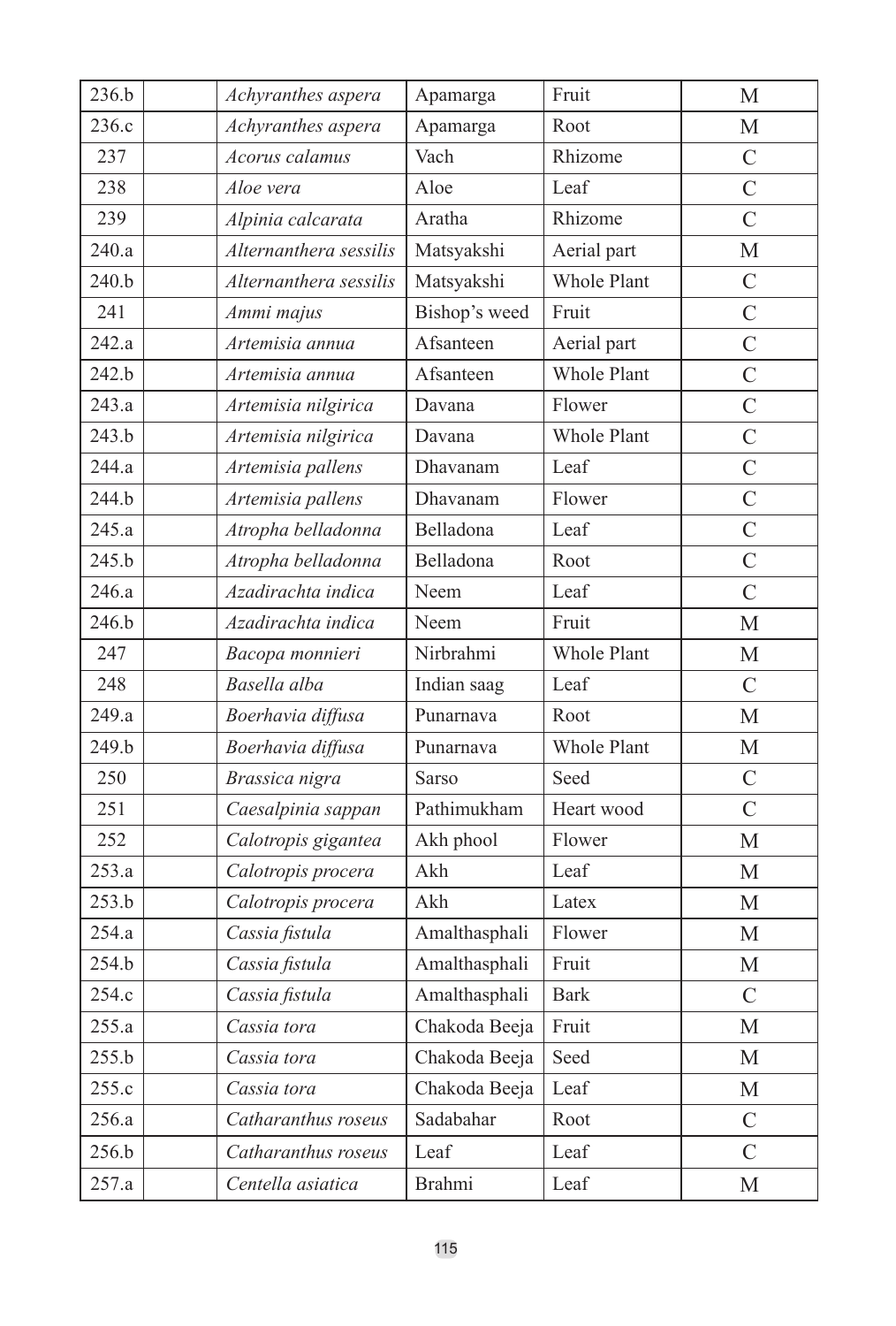| 257.b | Centella asiatica            | Brahmi                                      | Whole Plant | M              |
|-------|------------------------------|---------------------------------------------|-------------|----------------|
| 258.a | Cephalis<br>ipecacuanha      | Ipecac                                      | Root        | C              |
| 258.b | Cephalis<br>ipecacuanha      | Ipecac                                      | Rhizome     | C              |
| 259   | Cestrum diurnum              | Din ka raja                                 | Leaf        | $\mathcal{C}$  |
| 260   | Chlorophytum<br>borivilianum | Musali                                      | Root tuber  | $\overline{C}$ |
| 261   | Chrysanthemum<br>parthenium  | Fewer few                                   | Leaf        | $\overline{C}$ |
| 262   | Chrysopogon<br>zizanioides   | Khuskhus,<br>Usira                          | Root        | $\mathcal{C}$  |
| 263.a | Cichorium intybus            | Kasani                                      | Seed        | $\mathcal{C}$  |
| 263.b | Cichorium intybus            | Kasani                                      | Flower      | $\mathcal{C}$  |
| 263.c | Cichorium intybus            | Kasani                                      | Leaf        | $\overline{C}$ |
| 264   | Cissus<br>quandragularis     | Hathajodi                                   | <b>Stem</b> | М              |
| 265.a | Citrullus colocynthis        | Indrayan                                    | Fruit       | М              |
| 265.b | Citrullus colocynthis        | Indrayan                                    | Root        | М              |
| 266   | Croton tiglium               | Jamal Ghota                                 | Seed        | $\mathcal{C}$  |
| 267   | Curcuma angustifolia         | Arrow Root/<br>Tikhur                       | Rhizome     | $\mathcal{C}$  |
| 268   | Curcuma zedoaria             | Kachur                                      | Rhizome     | $\overline{C}$ |
| 269   | Cuscuta reflexa              | Amar bel                                    | Whole Plant | M              |
| 270   | Cymbopogon citratus          | Lemongrass                                  | Leaf        | М              |
| 271   | Cymbopogon<br>flexuosus      | Lemon Grass/<br>Citronella/<br>Gavati Chaha | Whole Plant | $\mathcal{C}$  |
| 272.a | Cymbopogon martinii          | Palmarosa/<br>Gingergrass                   | Flower Head | $\overline{C}$ |
| 272.b | Cymbopogon martinii          | Palmarosa/<br>Gingergrass                   | Leaf        | M              |
| 272.c | Cymbopogon martinii          | Palmarosa/<br>Gingergrass                   | <b>Stem</b> | $\mathcal{C}$  |
| 273   | Cymbopogon<br>winterianus    | Citronella                                  | Leaf        | $\overline{C}$ |
| 274   | Cyperus rotundus             | Nagarmotha                                  | Root        | М              |
| 275   | Cyperus scariosus            | Nagarmotha                                  | Root        | М              |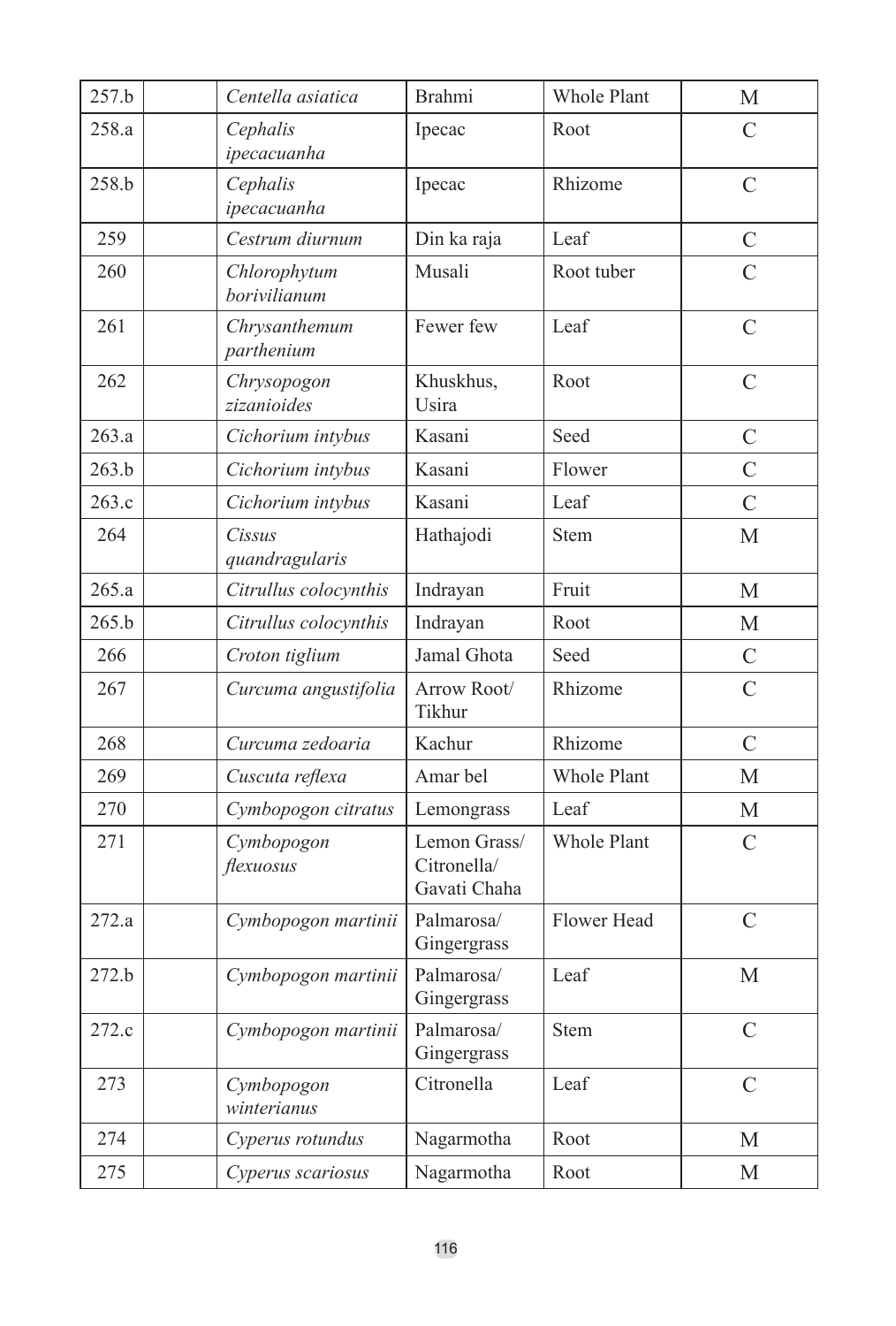| 276.a            | Digitalis lanata          | Foxglove/Hri-<br>tapatari/Aus-<br>trian Digitalis | Pods               | C              |
|------------------|---------------------------|---------------------------------------------------|--------------------|----------------|
| 276.b            | Digitalis lanata          | Foxglove/Hri-<br>tapatari/Aus-<br>trian Digitalis | Whole plant        | $\mathcal{C}$  |
| 276.c            | Digitalis lanata          | Foxglove/Hri-<br>tapatari/Aus-<br>trian Digitalis | Seed               | $\overline{C}$ |
| 277              | Dioscorea floribunda      | Yam                                               | Root               | C              |
| 2.78             | Eclipta prostrata         | Bhringaraj                                        | Whole Plant        | M              |
| 279.a            | Eucalyptus citriodora     | Eucalyptus                                        | Leaf               | C              |
| 279.b            | Eucalyptus citriodora     | Eucalyptus                                        | Wood               | $\overline{C}$ |
| 280.a            | Eucalyptus globulus       | Eucalyptus                                        | Leaf               | $\overline{C}$ |
| 280.b            | Eucalyptus globulus       | Eucalyptus                                        | Wood               | $\overline{C}$ |
| 281              | Evolvulus alsinoides      | Sankhapushpi                                      | <b>Whole Plant</b> | М              |
| 282.a            | Glaucium flavum           | Sea Poppy/<br>Horn Poppy                          | Leaf               | $\mathcal{C}$  |
| 282.b            | Glaucium flavum           | Sea Poppy/<br>Horn Poppy                          | Flower             | $\overline{C}$ |
| 282.c            | Glaucium flavum           | Sea Poppy/<br>Horn Poppy                          | Seed               | $\overline{C}$ |
| 283.a            | Gloriosa superba          | Kalihari                                          | Root               | C              |
| 283 <sub>h</sub> | Gloriosa superba          | Kalihari                                          | Seed               | $\overline{C}$ |
| 284.a            | Glycyrrhiza glabra        | Athimad-<br>huram/Mu-<br>lathi/Liquorice          | Root               | $\overline{C}$ |
| 284.b            | Glycyrrhiza glabra        | Athimad-<br>huram/Mu-<br>lathi/Liquorice          | <b>Stem</b>        | $\overline{C}$ |
| 285              | Hedychium coro-<br>narium | Kachur                                            | Rhizome            | $\overline{C}$ |
| 286              | Hedychium spicatum        | Kapurkachri                                       | Rhizome            | C              |
| 287.a            | Hibiscus<br>rosa-sinensis | Hibiscus                                          | Flower             | $\overline{C}$ |
| 287.b            | Hibiscus<br>rosa-sinensis | Hibiscus                                          | Root               | $\mathcal{C}$  |
| 288              | Hyoscyamus muticus        | Henbane                                           | Leaf               | $\mathcal{C}$  |
| 289              | Indigofera tinctoria      | Black Henna/<br>Neel/Amari                        | Leaf               | $\overline{C}$ |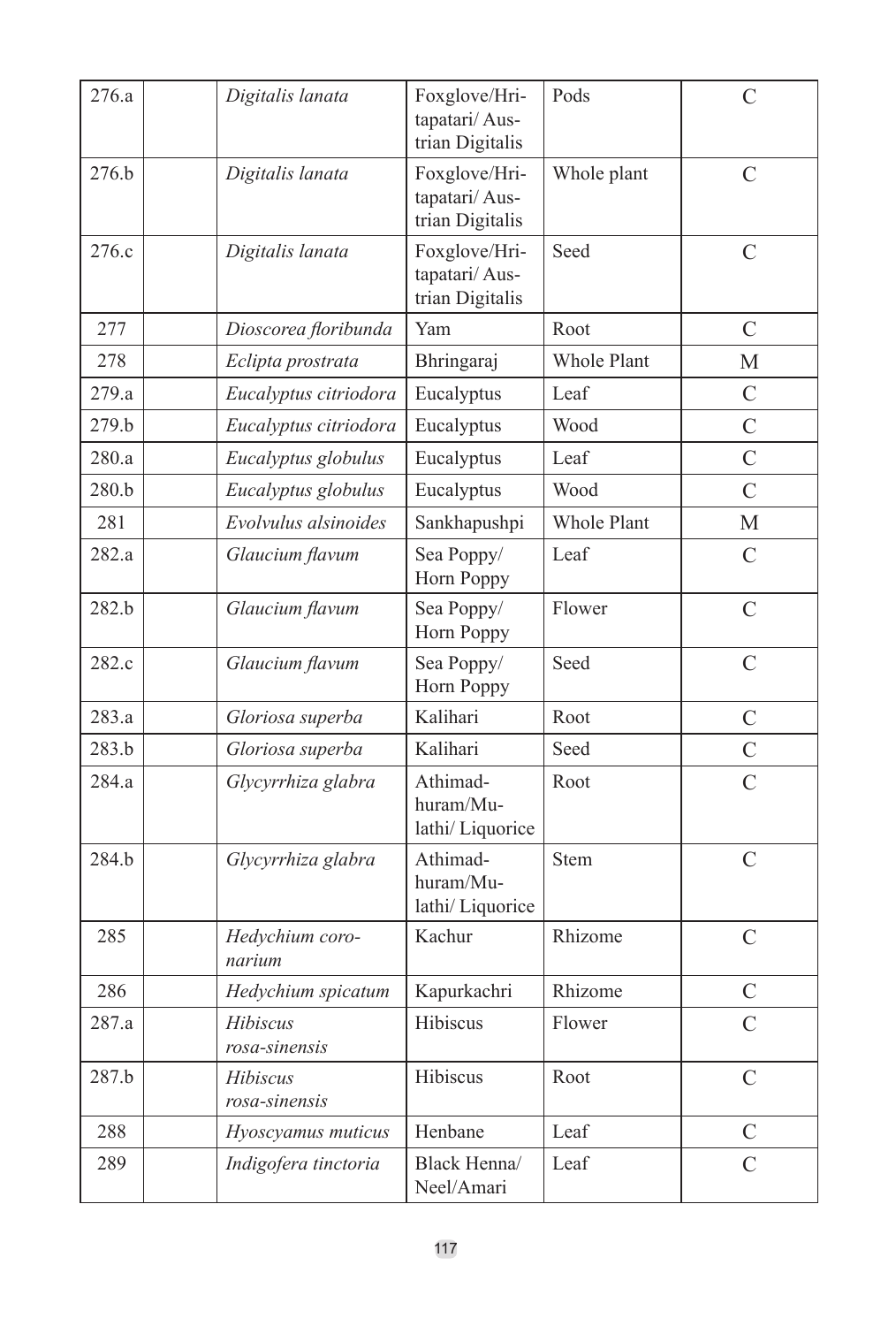| 290   | Inula racemosa                                      | Pushkarmool               | Root               | $\mathcal{C}$  |
|-------|-----------------------------------------------------|---------------------------|--------------------|----------------|
| 291   | Jatropha curcas                                     | Nepalam/<br>Ratanjot      | Seed               | $\overline{C}$ |
| 292   | Justicia adhatoda<br>(syn. Adhatoda zeyl-<br>anica) | Vasaka                    | Leaf               | $\overline{C}$ |
| 293   | Kaempferia galangal                                 | Kachora                   | Rhizome            | $\overline{C}$ |
| 294   | Lawsonia inermis                                    | Henna/Mehndi              | Leaf               | $\overline{C}$ |
| 295   | Lepidium sativum                                    | Chansar/Aali              | Seed               | $\overline{C}$ |
| 296   | Leptadenia reticulata                               | Dhoodabhel                | <b>Stems</b>       | $\overline{C}$ |
| 297   | Leucas aspera                                       | Drona pushpi              | Whole Plant        | М              |
| 298   | Mentha arvensis                                     | Field Mint/<br>Pudina     | Leaf               | C              |
| 299   | Mentha piperata                                     | Mint                      | Leaves             | $\mathcal{C}$  |
| 300   | Mentha spicata                                      | Pudina/<br>Spearmint      | Leaf               | $\overline{C}$ |
| 301   | Morus alba                                          | Mulberry                  | Leaves             | $\overline{C}$ |
| 302.a | Nerium indicum                                      | Kaner                     | Leaf               | М              |
| 302.b | Nerium indicum                                      | Kaner                     | Root               | $\overline{C}$ |
| 302.c | Nerium indicum                                      | Kaner                     | <b>Bark</b>        | $\overline{C}$ |
| 303   | Ocimum basilicum                                    | Tulasi                    | Whole plant        | $\overline{C}$ |
| 304.a | Ocimum tenuiflorum                                  | <b>Black Tulasi</b>       | Leaf               | $\overline{C}$ |
| 304.b | Ocimum tenuiflorum                                  | <b>Black Tulasi</b>       | Aerial parts       | $\overline{C}$ |
| 305.a | Oreganum majorana                                   | Marjoram                  | Leaf               | $\overline{C}$ |
| 305.b | Oreganum majorana                                   | Marjoram                  | <b>Whole Plant</b> | $\mathcal{C}$  |
| 306   | Papaver somniferum                                  | Opium Poppy /<br>Gasagase | Seed/Seed<br>coat  | $\overline{C}$ |
| 307   | Pedalium murex                                      | Bada gokhru               | Fruit              | М              |
| 308.a | Pelargonium<br>graveolens                           | Geranium<br>Rose          | Leaf               | $\mathcal{C}$  |
| 308.b | Pelargonium<br>graveolens                           | Geranium<br>Rose          | Flower             | $\overline{C}$ |
| 309   | Phyllanthus amarus                                  | Bhumi amla                | <b>Whole Plant</b> | M              |
| 310   | Piper betel                                         | <b>Betel Leaf</b>         | Leaf               | $\mathcal{C}$  |
| 311.a | Piper longum                                        | Pippali /<br>long pepper  | Fruit              | $\overline{C}$ |
| 311.b | Piper longum                                        | Pippali /<br>long pepper  | Root               | $\mathcal{C}$  |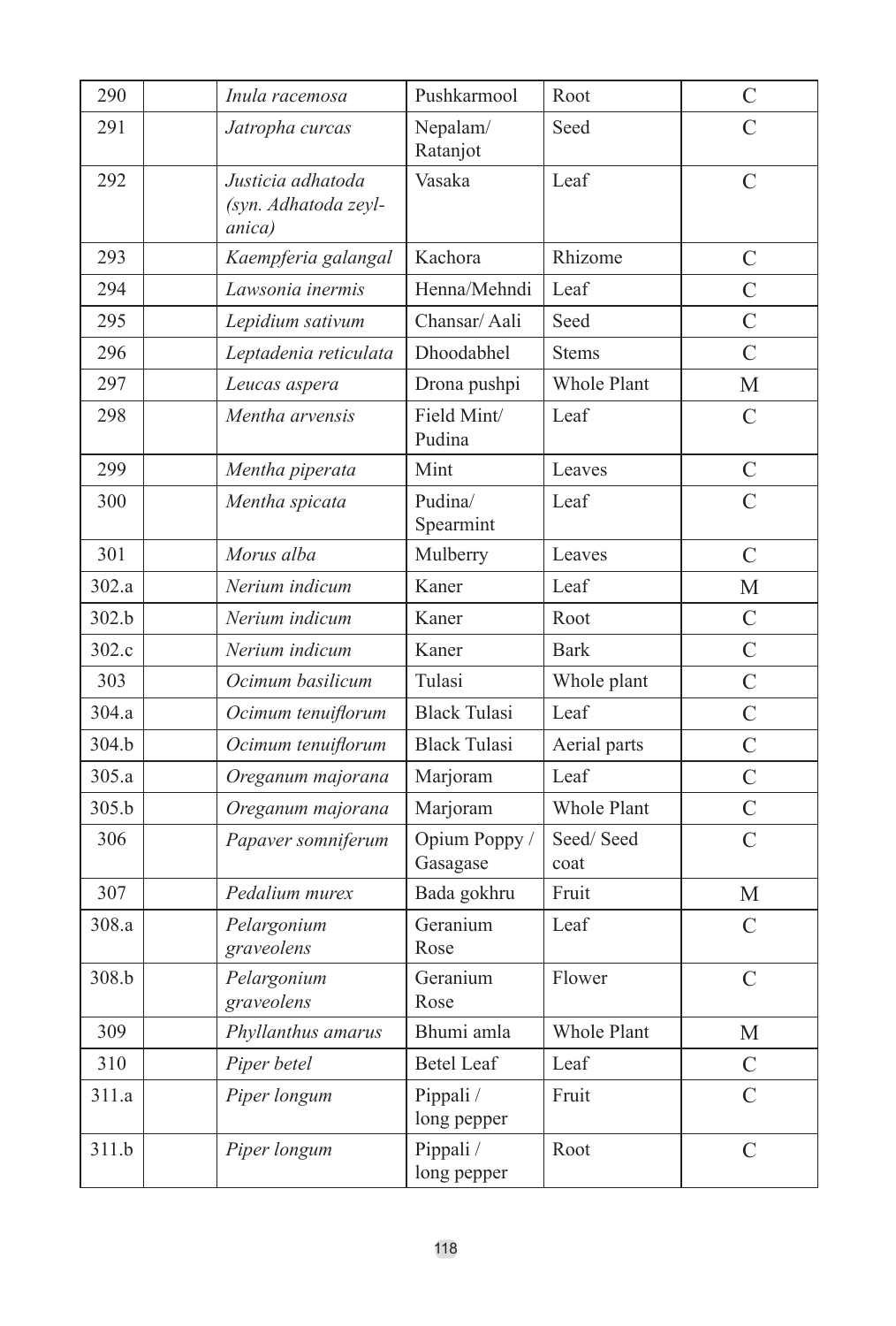| 311.c | Piper longum                                         | Pippali /<br>long pepper | Stem               | C              |
|-------|------------------------------------------------------|--------------------------|--------------------|----------------|
| 312.a | Plantago ovata                                       | Isabgul                  | Husk               | $\mathcal{C}$  |
| 312.b | Plantago ovata                                       | Isabgul                  | Seed               | $\mathcal{C}$  |
| 313.a | Plectranthus<br>barbatus (Syn.<br>Coleus forskohlii) | <b>Indian Coleus</b>     | Leaf               | C              |
| 313.b | Plectranthus<br>barbatus (Syn.<br>Coleus forskohlii) | <b>Indian Coleus</b>     | Root               | $\mathcal{C}$  |
| 314   | Pogostemon cablin                                    | Patchouli                | Whole plant        | $\overline{C}$ |
| 315   | Pongamia pinnata                                     | Karanj                   | Seed               | М              |
| 316.a | Rosemarianus<br>officinalis                          | Rosemary                 | Leaf               | $\overline{C}$ |
| 316.b | Rosemarianus<br>officinalis                          | Rosemary                 | Aerial parts       | $\overline{C}$ |
| 317   | Salvodora persica                                    | Meswak                   | <b>Stem</b>        | C              |
| 318   | Senna alexandrina                                    | Senna                    | Leaf               | $\overline{C}$ |
| 319.a | Sida cordifolia                                      | Bala                     | Root               | M              |
| 319.b | Sida cordifolia                                      | Bala                     | Fruit              | M              |
| 319.c | Sida cordifolia                                      | Bala                     | Seed               | М              |
| 319.d | Sida cordifolia                                      | Bala                     | Whole Plant        | М              |
| 320.a | Silybum marianum                                     | Milk Thistle             | Leaf               | $\overline{C}$ |
| 320.b | Silybum marianum                                     | Milk Thistle             | Seed               | М              |
| 321.a | Simmondsia<br>chinensis                              | Jojoba                   | Seed               | C              |
| 321.b | Simmondsia<br>chinensis                              | Jojoba                   | Seed               | $\mathcal{C}$  |
| 322.a | Solanum nigrum                                       | Kakamachi                | Fruit              | M              |
| 322.b | Solanum nigrum                                       | Kakamachi                | Root               | M              |
| 322.c | Solanum nigrum                                       | Kakamachi                | <b>Whole Plant</b> | М              |
| 323.a | Solanum laciniatum                                   | Kangaroo<br>apple        | Leaf               | $\overline{C}$ |
| 323.b | Solanum laciniatum                                   | Kangaroo<br>apple        | Flower             | $\mathcal{C}$  |
| 323.c | Solanum laciniatum                                   | Kangaroo<br>apple        | Seed               | $\mathcal{C}$  |
| 324.a | Solanum pubescens                                    | Sundai kaai              | Leaf               | М              |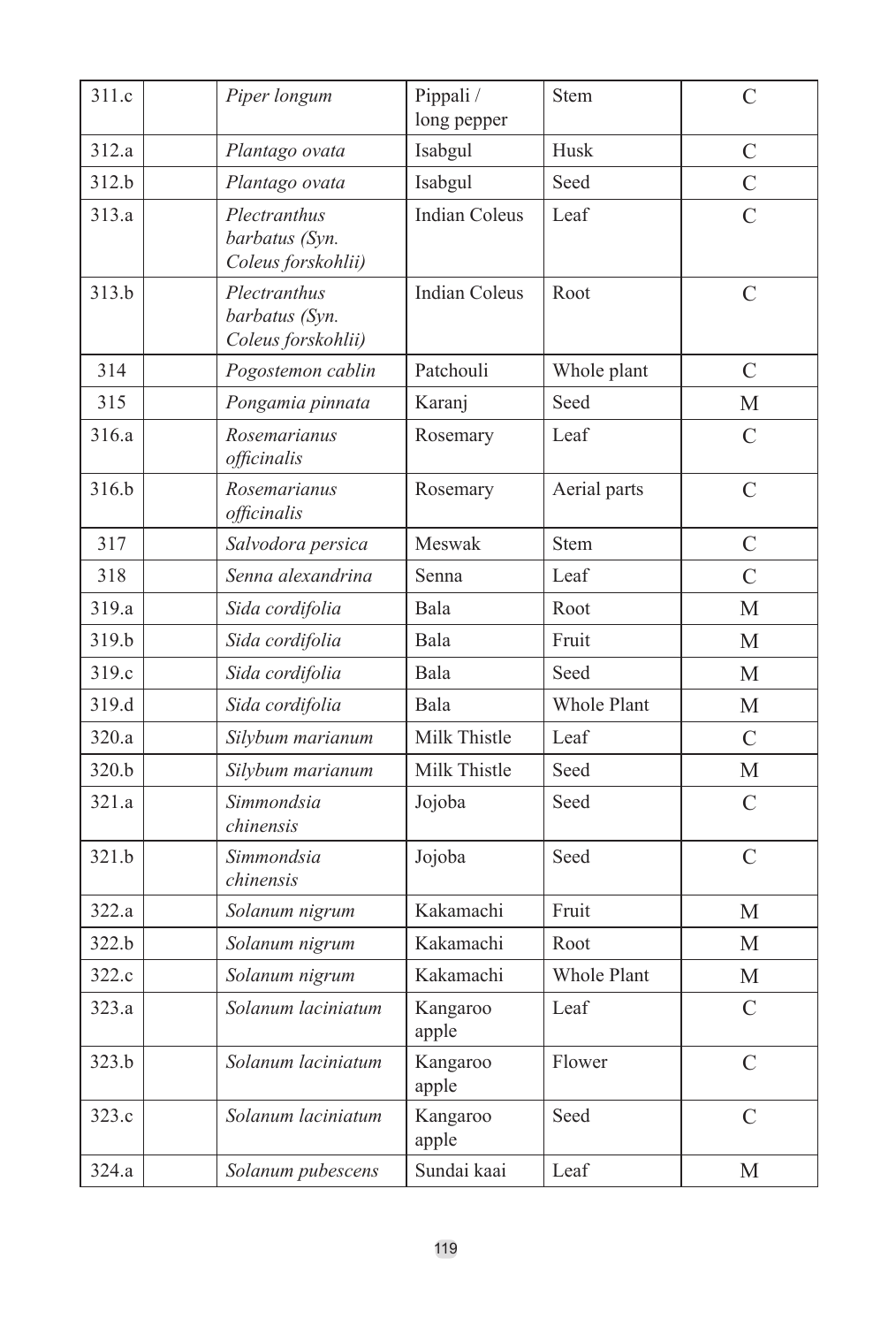| 324.b | Solanum pubescens       | Sundai kaai                   | Fruit              | М              |
|-------|-------------------------|-------------------------------|--------------------|----------------|
| 325.a | Solanum viarum          | <b>Tropical Soda</b><br>Apple | Root               | C              |
| 325.b | Solanum viarum          | <b>Tropical Soda</b><br>Apple | Flower             | C              |
| 325.c | Solanum viarum          | <b>Tropical Soda</b><br>Apple | Fruit              | $\mathcal{C}$  |
| 326.a | Solanum<br>xanthocarpum | Kateli                        | Fruit              | M              |
| 326.b | Solanum<br>xanthocarpum | Kateli                        | Whole Plant        | M              |
| 327.a | Sphaeranthus indicus    | Gorak mundi                   | <b>Whole Plant</b> | M              |
| 327.b | Sphaeranthus indicus    | Gorak mundi                   | Inflorescence      | М              |
| 328   | Stevia rebaudiana       | Stevia                        | Leaves             | $\mathcal{C}$  |
| 329.a | Tephrosia purpurea      | Sarad foka                    | Leaf               | $\mathbf{M}$   |
| 329.b | Tephrosia purpurea      | Sarad foka                    | Root               | M              |
| 329.c | Tephrosia purpurea      | Sarad foka                    | Seed               | M              |
| 329.d | Tephrosia purpurea      | Sarad foka                    | Fruit              | M              |
| 330.a | Terminalia catappa      | Jungli badam                  | Seed               | М              |
| 330.b | Terminalia catappa      | Jungli badam                  | Fruit              | M              |
| 330.c | Terminalia catappa      | Jungli badam                  | Leaf               | М              |
| 331.a | Thespesia populnea      | Parisha                       | Leaf               | M              |
| 331.b | Thespesia populnea      | Parisha                       | Fruit              | М              |
| 332.a | Thymus vulgaris         | Thyme /<br>Ban Jawain         | Leaf               | $\mathcal{C}$  |
| 332.b | Thymus vulgaris         | Thyme /<br>Ban Jawain         | Seed               | $\mathcal{C}$  |
| 333.a | Tinospora cordifolia    | Amirthavalli                  | Stem               | $\overline{C}$ |
| 333.b | Tinospora cordifolia    | Amirthavalli                  | <b>Whole Plant</b> | $\mathcal{C}$  |
| 334   | Trachyspermum<br>ammi   | Ajjwain                       | Seed               | $\overline{C}$ |
| 335   | Tribulus terrestris     | Gokshura                      | Fruit              | М              |
| 336   | Vinca minor             | Periwinkle                    | Leaf               | М              |
| 337.a | Vitex negundo           | Karinochi/<br>Neergundi       | Leaf               | $\mathcal{C}$  |
| 337.b | Vitex negundo           | Karinochi/<br>Neergundi       | Seed               | M              |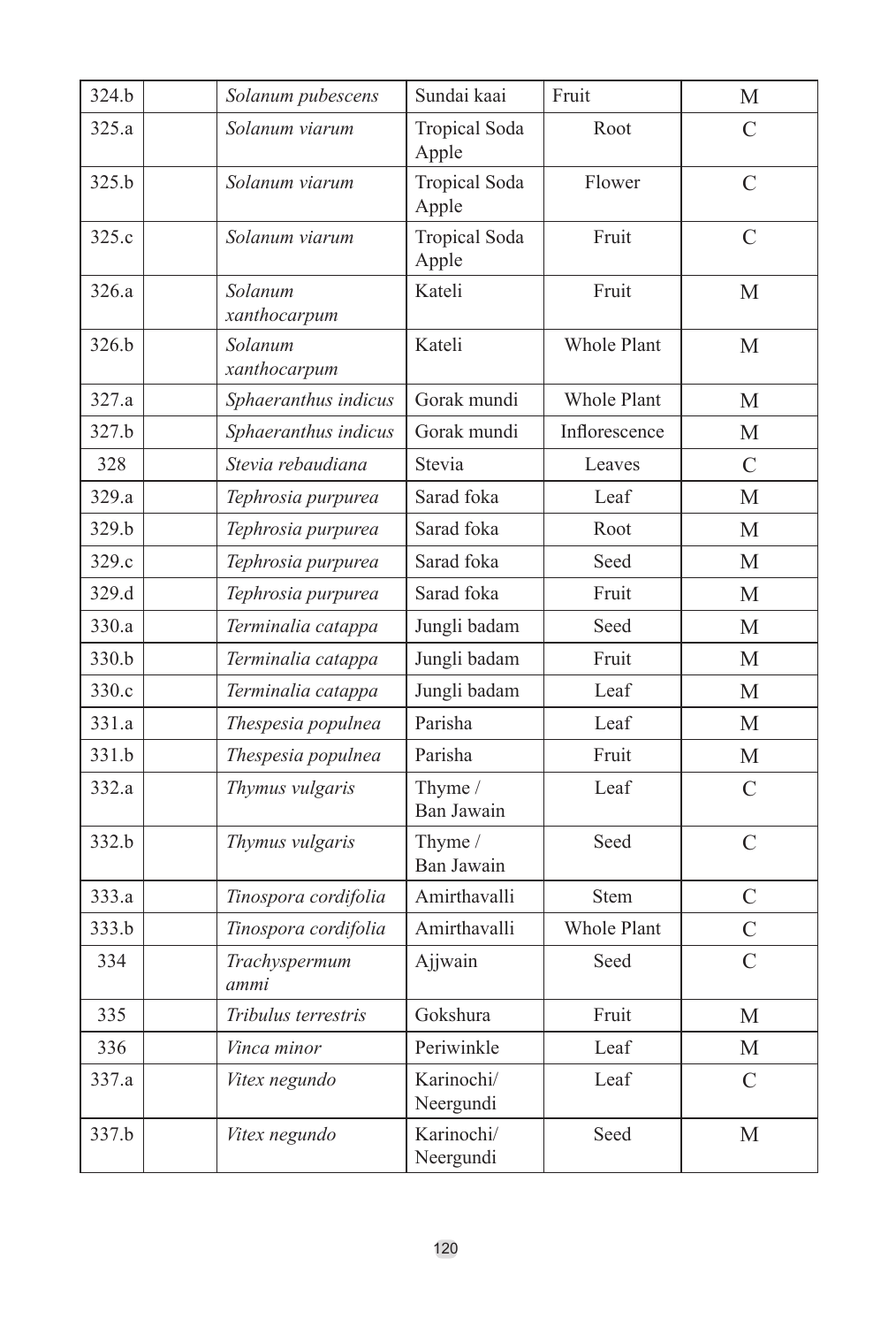| 338   |                 | Vitex trifolia                              | Nekki                                | Leaf                     | М              |
|-------|-----------------|---------------------------------------------|--------------------------------------|--------------------------|----------------|
| 339   |                 | Withania somnifera                          | Ashwagandha                          | Root                     | C              |
| 340   |                 | Woodfordia fruiticosa                       | Daiphool                             | Flower                   | M              |
| 341   |                 | Ziziphus jujuba                             | Jujuba                               | Fruit                    | М              |
|       | XX. Spice crops |                                             |                                      |                          |                |
| 342   |                 | Alpinia galanga                             | Greater Galan-<br>ga/ Kulanjan       | Rhizome                  | $\mathcal{C}$  |
| 343   |                 | Amomum subulatum                            | Cardamom<br>(Large), Badi<br>ilyachi | Seed                     | C              |
| 344a. |                 | Anethum graveolens                          | Dill/Sowa                            | Leaf                     | C              |
| 344b. |                 | Anethum graveolens                          | Dill/Sowa                            | Seed                     | $\overline{C}$ |
| 345   |                 | Apium graveolens                            | Celery/Ajmod                         | Whole plant              | $\overline{C}$ |
| 346   |                 | Capsicum annuum                             | Capsicum/<br>Chili peppers           | Fruit                    | $\overline{C}$ |
| 347   |                 | Capsicum frutescens                         | Bird's Eye<br>(Chilli)               | Fruit                    | $\overline{C}$ |
| 348   |                 | Carum carvi                                 | Caraway                              | Fruit                    |                |
| 349   |                 | Cinnamomum cassia                           | Cassia                               | <b>Bark</b>              | $\mathcal{C}$  |
| 350.a |                 | Cinnamomum tamala                           | Tejpat/<br>Bay Leaf                  | <b>Bark</b>              | $\overline{C}$ |
| 350.b |                 | Cinnamomum tamala                           | Tejpat/<br>Bay Leaf                  | Leaf                     | $\overline{C}$ |
| 351   |                 | Cinnamomum verum                            | Cinnamon/<br>Dalchini                | <b>Bark</b>              | $\mathcal{C}$  |
| 352   |                 | Coriandrum sativum                          | Coriander/<br>Dhaniya                | Whole plant              | C              |
| 353.a |                 | Crocus sativus                              | Saffron                              | Flower head              | $\mathcal{C}$  |
| 353.b |                 | Crocus sativus                              | Saffron                              | Stigma                   | $\overline{C}$ |
| 354   |                 | Cuminum cyminum<br>(Syn. Cuminum<br>odorum) | Cumin/Jeera                          | Seed                     | $\overline{C}$ |
| 355   |                 | Curcuma longa                               | Turmeric/<br>Haldi                   | Rhizome<br>$\mathcal{C}$ |                |
| 356.a |                 | Elettaria<br>cardamomum                     | Cardamom<br>(Small)/Elachi           | $\mathcal{C}$<br>Fruit   |                |
| 356.b |                 | Elettaria<br>cardamomum                     | Cardamom<br>(Small)/Elachi           | Seed                     | $\overline{C}$ |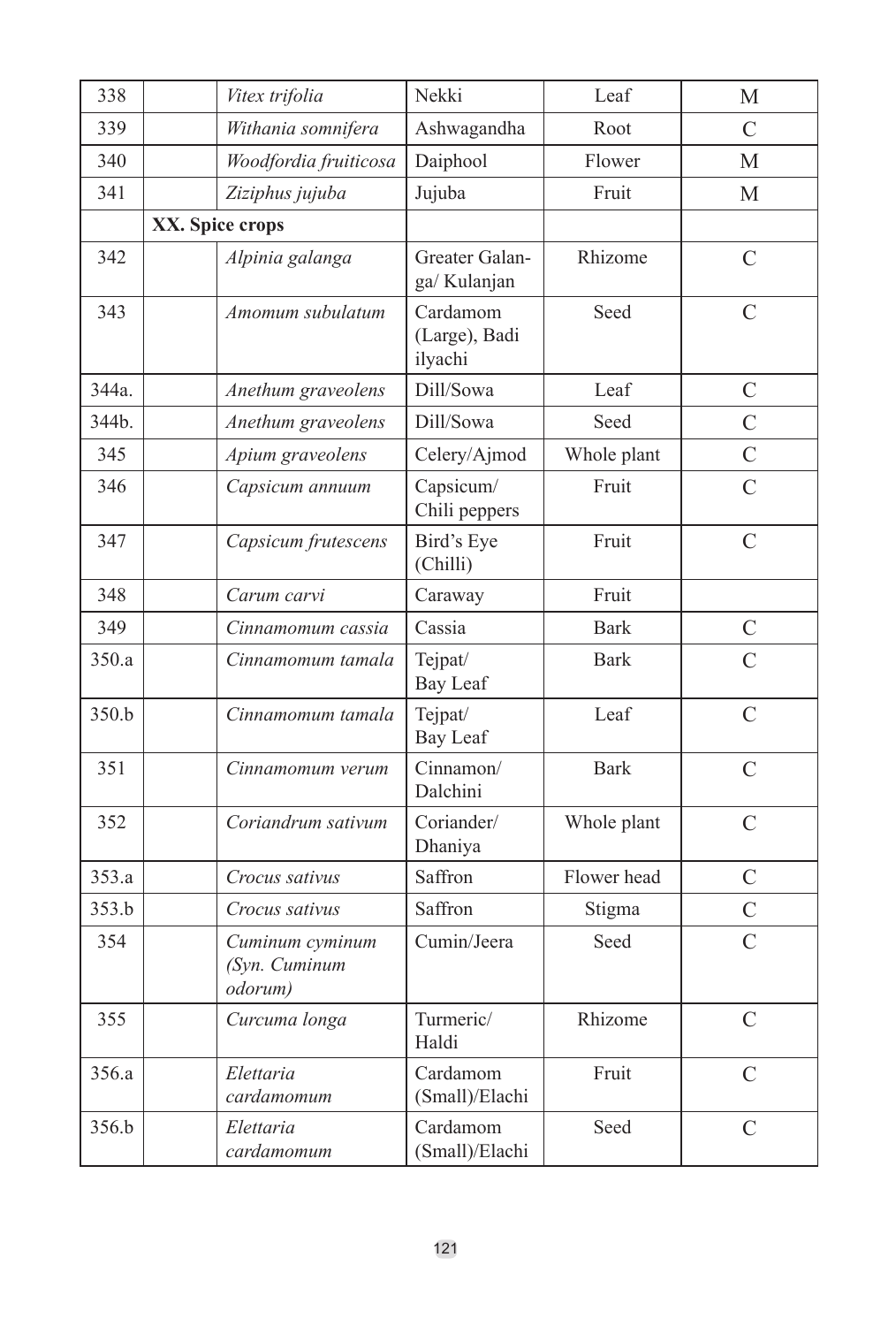| 357    | Foeniculum vulgare                                 | Fennel/Badi/<br>Moti Saunf                | Fruit      | $\overline{C}$ |
|--------|----------------------------------------------------|-------------------------------------------|------------|----------------|
| 358    | Murraya koenigii                                   | Curry Tree/<br>Curry Leaves/<br>Karipatha | Leaf       | C              |
| 359.a  | Myristica fragrans                                 | Nutmeg/Mace/<br>Jaibhal                   | Aril       | $\mathcal{C}$  |
| 359.b  | Myristica fragrans                                 | Nutmeg/Mace/<br>Jaibhal                   | Fruit      | $\overline{C}$ |
| 360    | Nigella sativa                                     | Black Cumin/<br>Mamgarail/<br>Kalonji     | Seed       | C              |
| 361.a  | Pimenta dioica                                     | Allspice/<br>Pimento/Ja-<br>maica Pepper  | Fruit      | $\mathcal{C}$  |
| 361.h  | Pimenta dioica                                     | Allspice/<br>Pimento/Ja-<br>maica Pepper  | Leaf       | $\overline{C}$ |
| 363    | Piper nigrum                                       | Kali Mirch/<br>Black Pepper/<br>Mirch     | Fruit      | $\overline{C}$ |
| 364    | Syzygium aromaticum                                | Clove/Laung                               | Flower bud | $\mathcal{C}$  |
| 365    | Tamarindus indica                                  | Tamarind/Imli                             | Fruit      | $\overline{C}$ |
| 366    | Trachyspermum<br>ammi                              | Ajwain/Ca-<br>rum/Ajowain                 | Seed       | $\overline{C}$ |
| 367.a  | Trigonella<br>foenum-graecum                       | Fenugreek/<br>Methi                       | Leaf       | $\mathcal{C}$  |
| 367.b  | Trigonella<br>foenum-graecum                       | Fenugreek/<br>Methi                       | Seed       | $\mathcal{C}$  |
| 368.a. | Vanilla planifolia<br>(Syn. Vanilla fra-<br>grans) | Vanilla                                   | Pod        | $\overline{C}$ |
| 368.h. | Vanilla planifolia<br>(Syn. Vanilla<br>fragrans)   | Vanilla                                   | Leaf       | $\overline{C}$ |
| 369    | Zingiber officinale                                | Ginger/Adrak                              | Rhizome    | $\mathcal{C}$  |
|        | <b>XXI. Plantation Crops</b>                       |                                           |            |                |
| 370.a  | Anacardium<br>occidentale                          | Cashew                                    | Fruit      | $\mathcal{C}$  |
| 370.b. | Anacardium<br>occidentale                          | Cashew                                    | Nut(Seed)  | C              |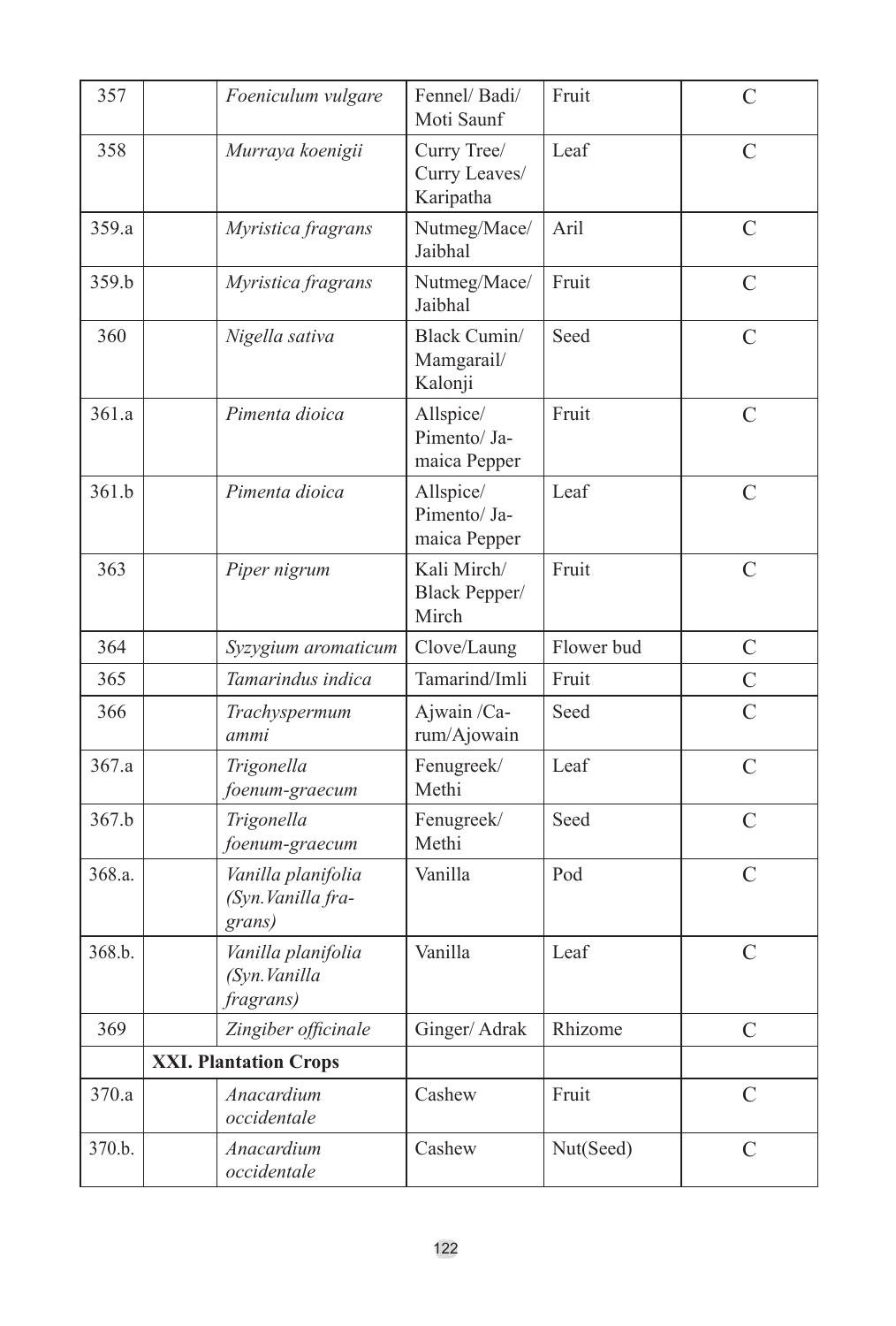| 371    |                        | Areca catechu                 | Betel Tree/<br>Supari               | Arecanut    | $\mathcal{C}$  |
|--------|------------------------|-------------------------------|-------------------------------------|-------------|----------------|
| 372    |                        | Borassus flabellifer          | Palmyra Palm/<br>Toddy Palm/<br>tad | Fruit       | C              |
| 373    |                        | Camellia sinensis             | Tea                                 | Leaf        | C              |
| 374.a  |                        | Cocos nucifera                | Coconut Palm                        | Plant       | $\overline{C}$ |
| 374.b  |                        | Cocos nucifera                | Coconut Palm                        | Fruit       | $\overline{C}$ |
| 374.c  |                        | Cocos nucifera                | Coconut Palm                        | Root        | $\overline{C}$ |
| 375.a  |                        | Coffea arabica                | Coffee                              | Seed        | $\overline{C}$ |
| 375.b. |                        | Coffea arabica                | Coffee                              | Bean        | $\overline{C}$ |
| 376.a  |                        | Coffea canephora              | Coffee                              | Seed        | $\overline{C}$ |
| 376.b  |                        | Coffea canephora              | Coffee                              | Bean        | $\overline{C}$ |
| 377.a  |                        | Elaeis guineensis             | Palm                                | Fruit       | $\overline{C}$ |
| 377.b  |                        | Elaeis guineensis             | Palm                                | Kernel      | $\overline{C}$ |
| 377.c  |                        | Elaeis guineensis             | Palm                                | Seed        | $\overline{C}$ |
| 378.a  |                        | Hevea brasiliensis            | Rubber                              | Latex       | $\overline{C}$ |
| 378.b  |                        | Hevea brasiliensis            | Rubber                              | Seed        | $\overline{C}$ |
| 378.c  |                        | Hevea brasiliensis            | Rubber                              | Wood        | $\overline{C}$ |
| 379.a  |                        | Theobroma cacao               | Cocoa                               | Leaf        | $\overline{C}$ |
| 379.b  |                        | Theobroma cacao               | Cocoa                               | Flower      | $\overline{C}$ |
| 379.c  |                        | Theobroma cacao               | Cocoa                               | Fruit       | $\overline{C}$ |
| 379.d  |                        | Theobroma cacao               | Cocoa                               | Seed        | $\overline{C}$ |
|        | <b>XXII. Mushrooms</b> |                               |                                     |             |                |
| 380    |                        | Agaricus bisporus             | <b>Button</b><br>mushroom           | Whole Plant | $\mathcal{C}$  |
| 381    |                        | Auricularia<br>auricula-judae | Wood ear                            | Whole Plant | $\mathcal{C}$  |
| 382    |                        | Auricularia<br>polytricha     | Hairy Wood<br>ear                   | Whole Plant | $\mathcal{C}$  |
| 383    |                        | Pleurotus ostreatus           | Dhingri                             | Whole Plant | $\mathcal{C}$  |
| 384    |                        | Tremella mesenterica          | Golden Jelly                        | Whole Plant | $\overline{C}$ |
| 385    |                        | Tremella fuciformis           | White Jelly                         | Whole Plant | $\overline{C}$ |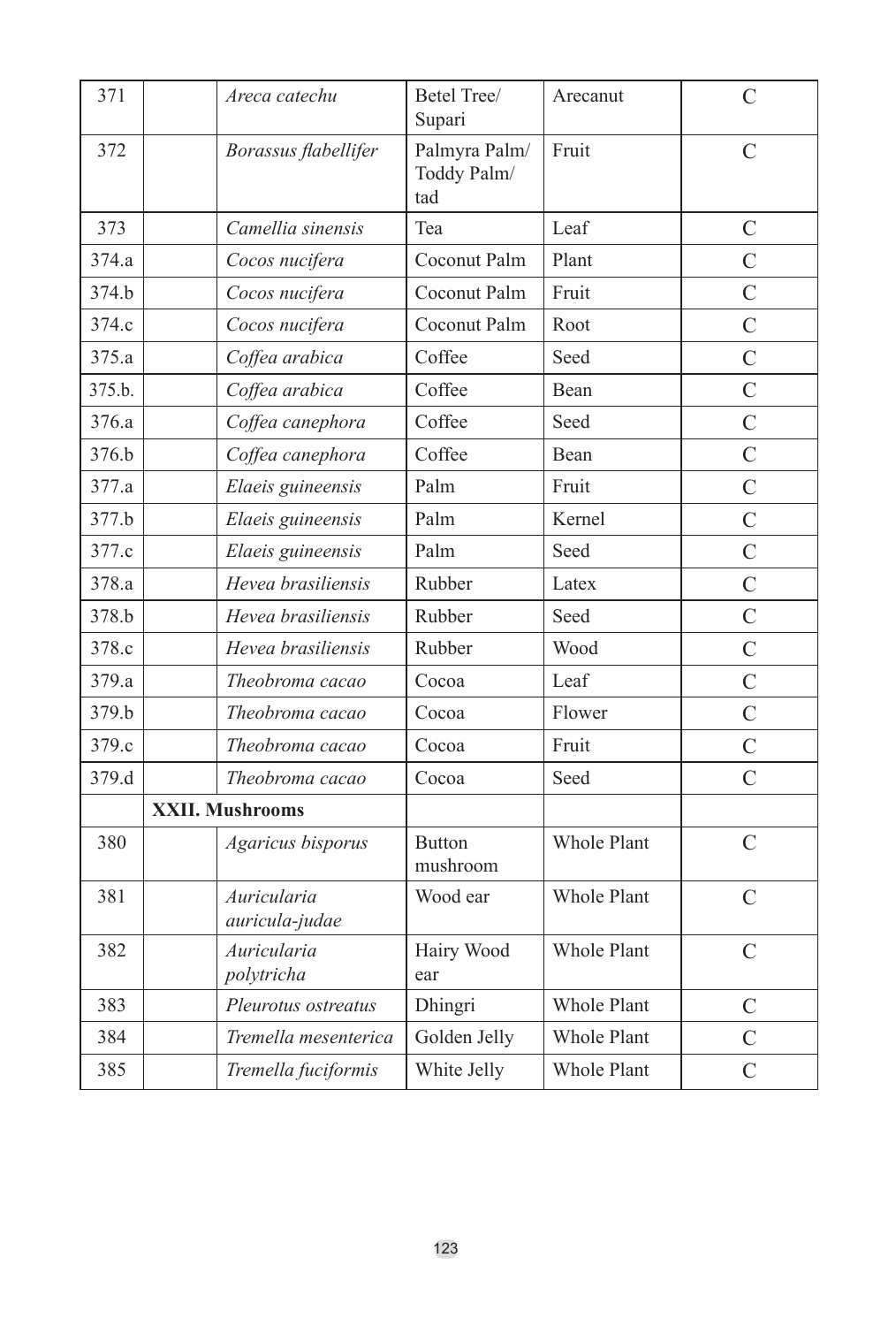#### **Notes**

- 1. This notification is to facilitate trade of items including biological resources which are normally traded as commodities and if any of these items is intended to be used for any other purpose, the relevant provisions of the aforesaid Act shall apply.
- 2. The products that are derived from the items listed in the Table above and traded as a matter of common practice shall also be treated as normally traded as commodities and in such cases, the onus of substantiation that the said products fall within common practice, shall lie on the claimant.
- 3. This notification shall not apply to the wild relatives of cultivated species (biological resources).
- 4. The source (S) of above mentioned biological resources shall be declared for cultivated or mixed category (cultivated+wild=M) by the manufacturer or exporting agency before the National Biodiversity Authority in the Form appended to this notification.
- 5. Categorisation of biological resources listed above as medicinal plants, fiber crops, forage crops and green manures are for illustrative purpose only and the biological resource mentioned under one use category may fall under other use category also.
- 6. For the purpose of application of this notification, the scientific names of the biological resources given in column (3) of the Table above shall be applicable.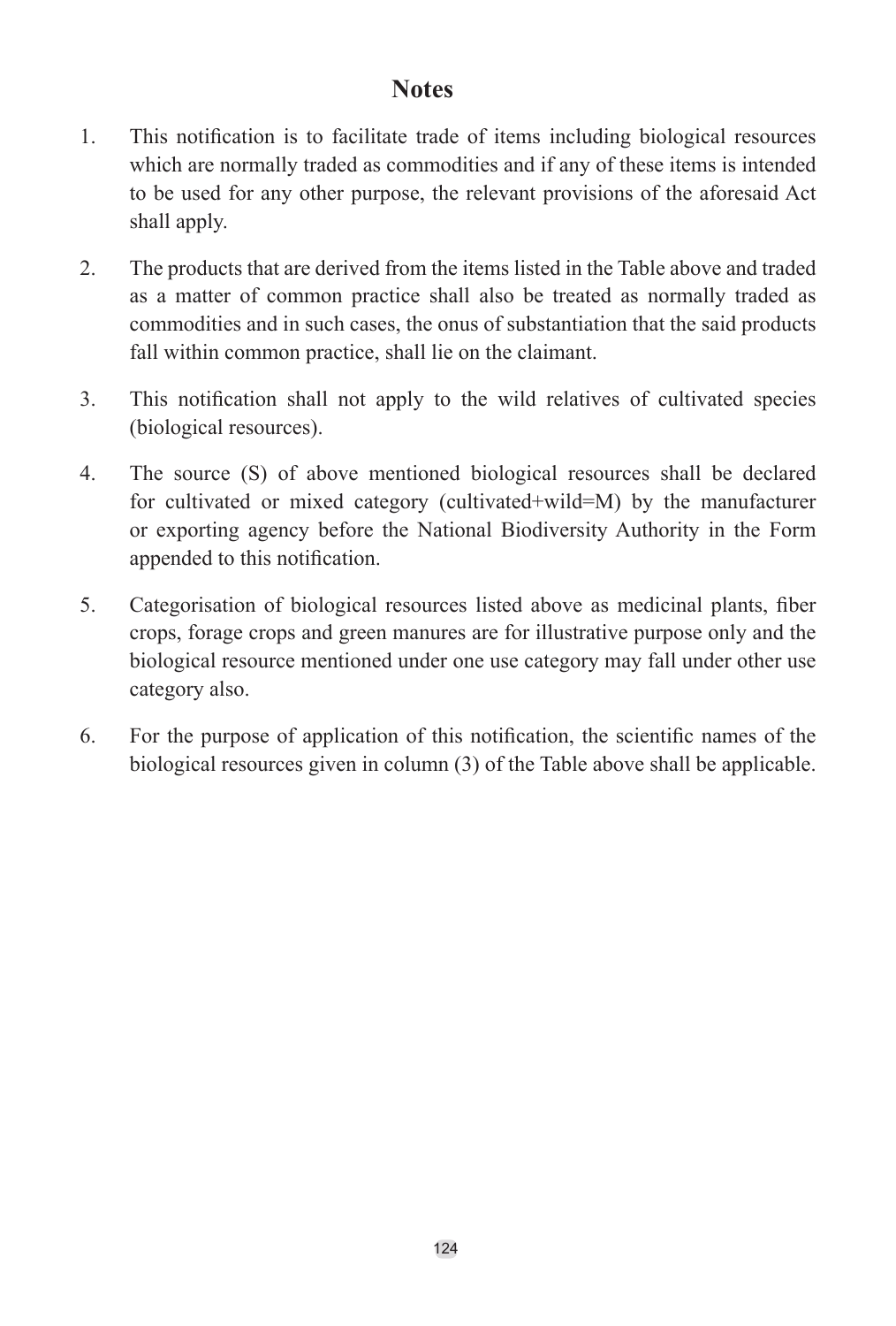## **Form**

## **(See Note 4)**

\_\_\_\_\_\_\_\_\_\_\_\_\_\_\_\_\_\_\_\_\_\_\_\_\_\_\_\_\_\_\_\_\_\_\_\_\_

\_\_\_\_\_\_\_\_\_\_\_\_\_\_\_\_\_\_\_\_\_\_\_\_\_\_\_\_\_\_\_\_\_\_\_\_\_

To

| 1. Goods consigned from<br>(Exporters/Manufacturers - Business name and address,<br>Registration No., PAN number, Mobile No., e-mail ID and IE<br>Code)<br>2. Goods consigned to (Consignee's Name, Address, Country) |                                                                                                                                                              |                                                                                        |                                                                                  |                                         | 6. For Official use                                                                                                                 |
|-----------------------------------------------------------------------------------------------------------------------------------------------------------------------------------------------------------------------|--------------------------------------------------------------------------------------------------------------------------------------------------------------|----------------------------------------------------------------------------------------|----------------------------------------------------------------------------------|-----------------------------------------|-------------------------------------------------------------------------------------------------------------------------------------|
| 3. Details of trade order received                                                                                                                                                                                    |                                                                                                                                                              |                                                                                        |                                                                                  |                                         |                                                                                                                                     |
| 4. Means of transport and route(as far as known)                                                                                                                                                                      |                                                                                                                                                              |                                                                                        |                                                                                  |                                         |                                                                                                                                     |
| 5. Name of port (If exported)<br>(a) In India<br>(b) In importing country                                                                                                                                             |                                                                                                                                                              |                                                                                        |                                                                                  |                                         |                                                                                                                                     |
| 7. Indian<br>Trade<br>Classification-<br>Harmonised<br><b>System Code</b><br>$(ITC-HS)$<br>(where<br>available)                                                                                                       | 8. Sl.No.<br>Normally<br>Traded as<br>Commodities<br>1n<br>notification<br>No.<br>dated<br>of Ministry of<br>Environment,<br>Forest and<br>Climate<br>change | 9. Illustrative<br>trade or<br>common<br>name.                                         | 10 Name<br>of the<br>biological<br>resource<br>preferably<br>scientific<br>name. | 11<br>Plant<br>part                     | 12. End<br>use<br>(Medici-<br>nal/<br>Spices/<br>Horti-<br>cultural/<br>Aromat-<br>ic/Food/<br><b>Others</b><br>(please<br>specify) |
| 13. Number and kind of pack-<br>ages: description of commodities                                                                                                                                                      |                                                                                                                                                              | 14. Source<br>{Cultivated<br><sub>or</sub><br>Cultivated+<br>$Wild =$<br>Mixed $(M)$ } | 15. Weight<br>(in kgs.)                                                          | 16.<br>Gross<br>value<br>(in<br>$Rs.$ ) | 17.<br>Invoice<br>number<br>and date                                                                                                |